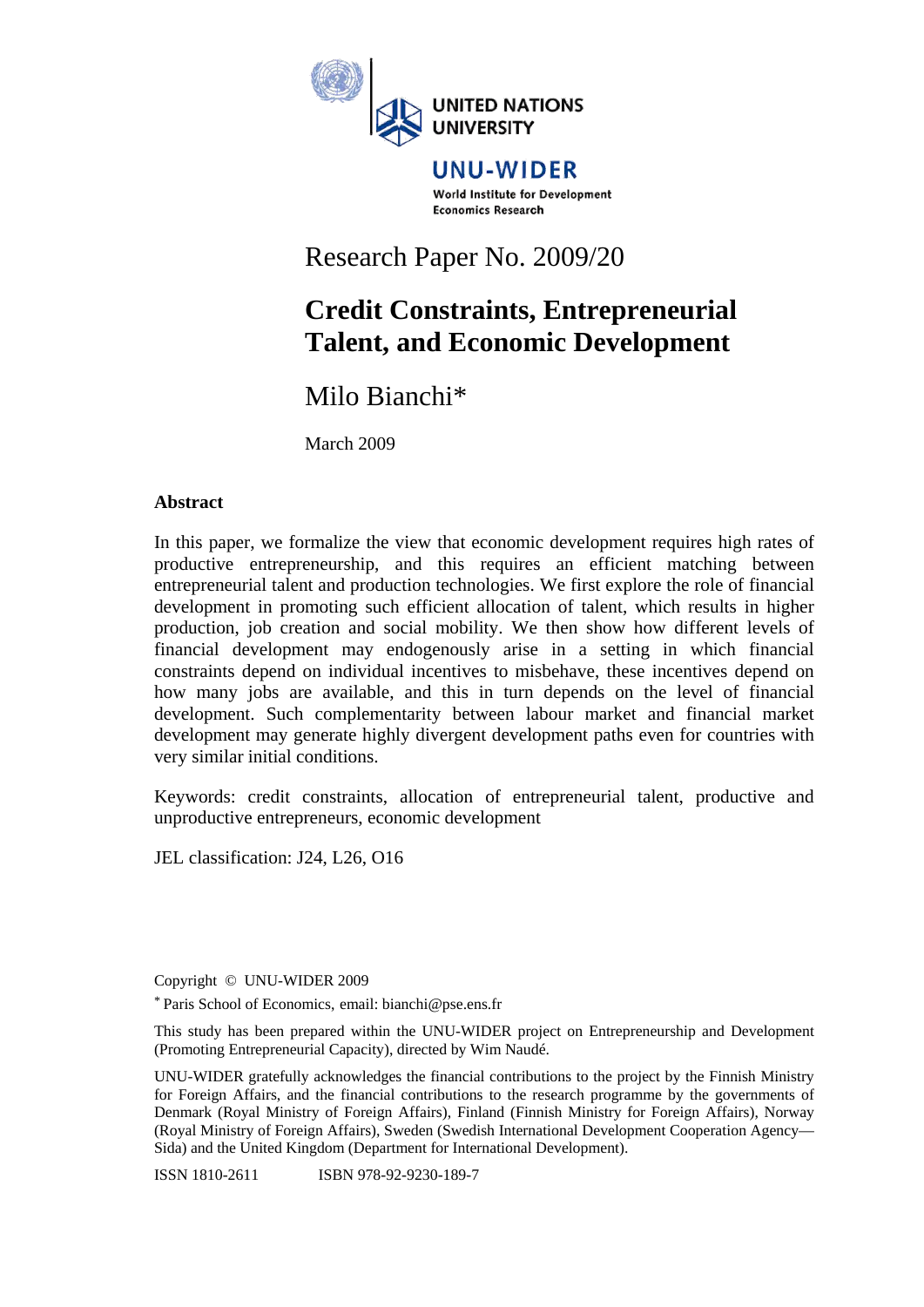## **Acknowledgements**

I am grateful to Wim Naudé, Thomas Piketty and participants at MESS (Paris) for useful suggestions and to Région Ile-de-France for financial support.

*The World Institute for Development Economics Research (WIDER) was established by the United Nations University (UNU) as its first research and training centre and started work in Helsinki, Finland in 1985. The Institute undertakes applied research and policy analysis on structural changes affecting the developing and transitional economies, provides a forum for the advocacy of policies leading to robust, equitable and environmentally sustainable growth, and promotes capacity strengthening and training in the field of economic and social policy making. Work is carried out by staff researchers and visiting scholars in Helsinki and through networks of collaborating scholars and institutions around the world.* 

*www.wider.unu.edu publications@wider.unu.edu* 

UNU World Institute for Development Economics Research (UNU-WIDER) Katajanokanlaituri 6 B, 00160 Helsinki, Finland

Typescript prepared by the author

The views expressed in this publication are those of the author(s). Publication does not imply endorsement by the Institute or the United Nations University, nor by the programme/project sponsors, of any of the views expressed.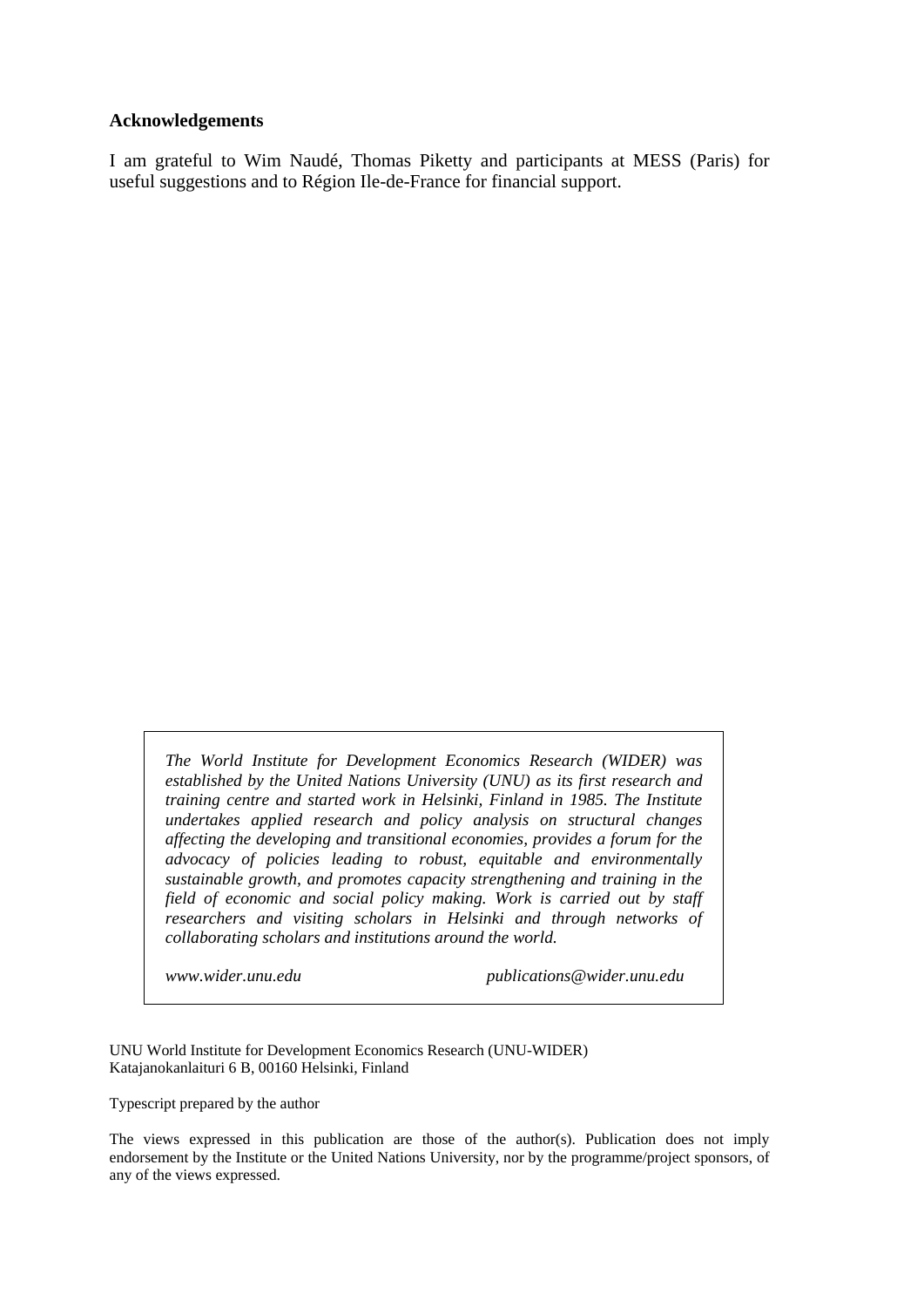## 1 Introduction

Entrepreneurship is generally recognized as a key factor for economic development.<sup>1</sup> At the same time, the literature emphasizes that entrepreneurship is a very heterogeneous concept. For example, entrepreneurs differ in their motivations for starting a business, in their legal status, in their aspirations.<sup>2</sup> We expect such characteristics to be a significant determinant of entrepreneurs' capacity to create jobs, innovation and generate economic growth (see Wennekers and Thurik (1999), Reynolds et al. (2002), Stel, Carree and Thurik (2005)).

In this paper, we focus on a basic distinction between more or less productive entrepreneurs.<sup>3</sup> Individual productivity depends crucially on two dimensions. Entrepreneurial talent, which determines the output an individual can produce for a given technology, and access to more or less productive technologies. We then take the view that economic development requires an efficient allocation of talent, i.e. it requires that the most productive technologies are controlled by those who can get the most out of them.

One may think of several obstacles to such efficient matching, including corrupt bureaucracies, lack of information, or distorted incentives. We here concentrate on credit constraints. More productive technologies typically require a minimal capital investment in order to operate, so it may be impossible for poor individuals to access them, however talented these individuals may be. The severity of credit constraints will then affect, and will be affected by, the extent to which the most talented individuals have access to the most productive technologies, which in turn determines the level of economic development.

The aim of the paper is twofold. First, to analyze in a simple model how the interaction between entrepreneurial talent, production technologies and credit constraints determines the process of economic development. Second, to explore in such setting which forces may impede financial development, as determined in equilibrium, and then show how underdevelopment traps may arise.

For this purpose, we first build an occupational choice model in which individuals differ in their wealth and entrepreneurial talent. There are two ways in which production can take place. First, it can take place in firms, and

 $1<sup>1</sup>$ As it is well known, this proposition goes back at least to Schumpeter (1934). van Praag and Versloot (2007) provide a recent review on the evidence of the economic value of entrepreneurship.

<sup>&</sup>lt;sup>2</sup>See for example Reynolds, Bygrave, Autio, Cox and Hay (2002) on necessity vs. opportunity entrepreneurs; Schneider and Enste (2000) on formality vs. informality; Berner, Gomez and Knorringa (2008) on survival vs. growth enterprises.

<sup>&</sup>lt;sup>3</sup>Less productive entrepreneurs will sometimes be called unproductive, which emphasizes that they may produce just enough to survive. This should however not be confused with rent-seeking activities.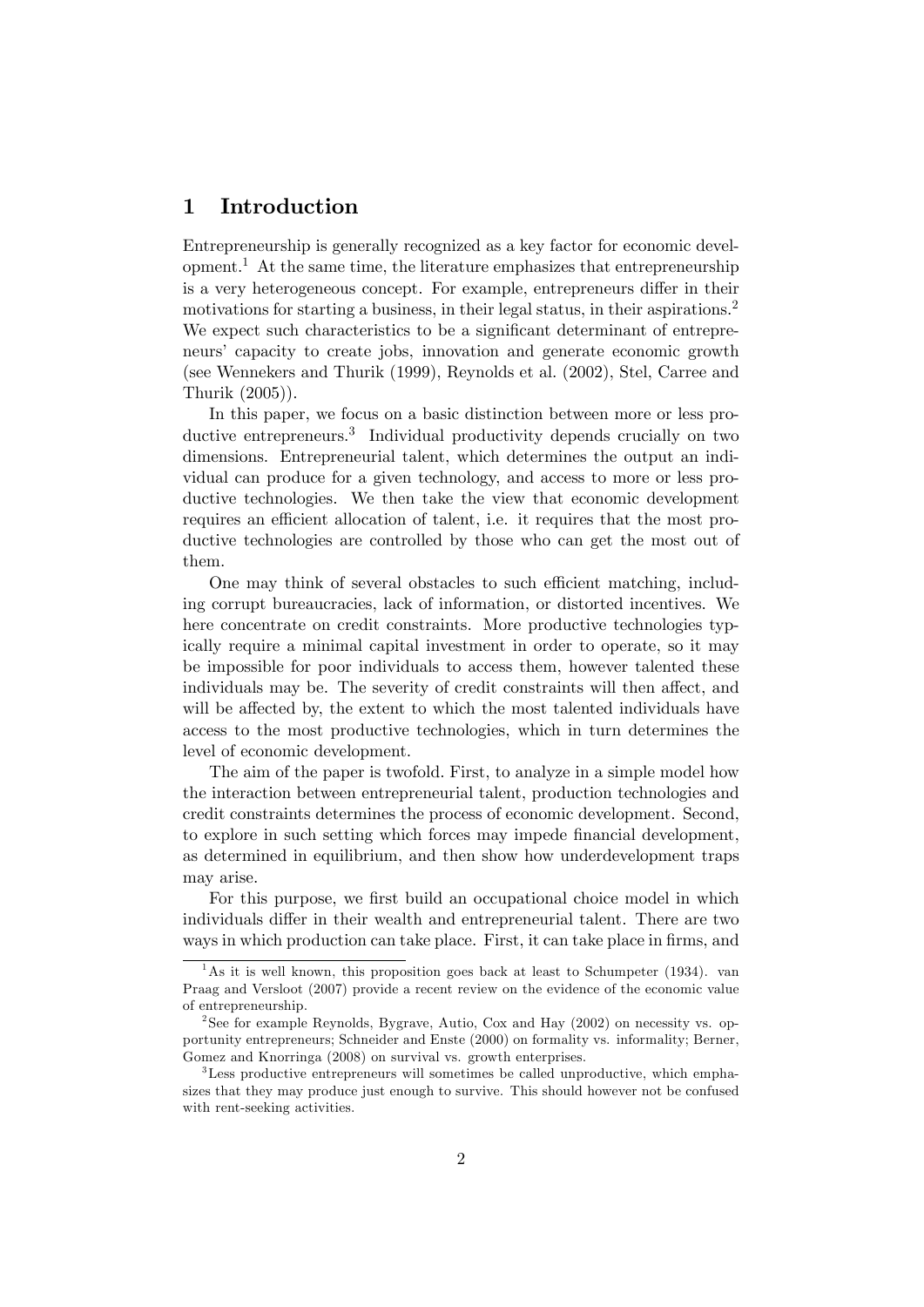this requires a minimal amount of capital and salaried workers to operate. The lower is financial development, the higher is the collateral required to get a loan, and so the lower is the fraction of individuals who can consider setting up a firm. Second, production can take place in one-man businesses. These require no capital investment and no employee to operate, but they are constrained by inefficiently small scale of production.<sup>4</sup>

Depending on their wealth and talent, individuals then choose whether to set up a firm (and become entrepreneurs), run a one-man business (and become self-employed) or look for a job as employee in one of these firms. In this setting, relaxing credit constraints allows some poor individuals to access credit and set up a firm. This increases competition and the demand for labor, which in turn decreases the incentive to set up a firm for less talented individuals. Hence, the rich and untalented are induced to look for a salaried job while at the same time the poor and talented can become entrepreneurs. That is, financial development changes both the structure of production, as more individuals become entrepreneurs and less become self-employed, and it induces a more efficient allocation of entrepreneurial talent to production technologies. Both mechanisms generate an higher level of production.

We then enrich our framework in order to explore the impediments to financial development. In particular, we derive the level of financial development as an equilibrium outcome of a setting in which financial development depends on individual incentives to misbehave, which are affected by labor market conditions, and these in turn depend on the level of financial development. The purpose is to address the question of why countries may end up with low levels of Önancial development and then to highlight a possible mechanism behind underdevelopment traps.

The basic ingredients are standard. First, individual interest to get a loan need not be aligned with banks' interest to get the loan repaid. In particular, we assume that individuals may ask for capital and not invest it efficiently, as this generates private benefits (as e.g. in Holmstrom and Tirole  $(1997)$ ).<sup>5</sup> Second, banks find it very difficult to detect ex-ante those individuals who ask for loans even if they will not repay. In particular, we assume that, while profits are verifiable, banks cannot observe entrepreneurial talent. Hence, as usual, banks need a sufficiently high collateral in order to make sure that entrepreneurs will not to misbehave. In this setting, however, the required level of collateral is determined by, and at the same it determines, labor market conditions.

These interlinkages open the possibility of multiple equilibria. If entre-

<sup>&</sup>lt;sup>4</sup>See for example Banerjee and Duflo (2008) for a detailed account of this type of self-employment in developing countries.

 $5<sup>5</sup>$ There are several other reasons why this could happen. For example, in a setting in which profits are stochastic, entrepreneurs may take too much risk as they are protected by limited liability or as they overestimate their probability of success.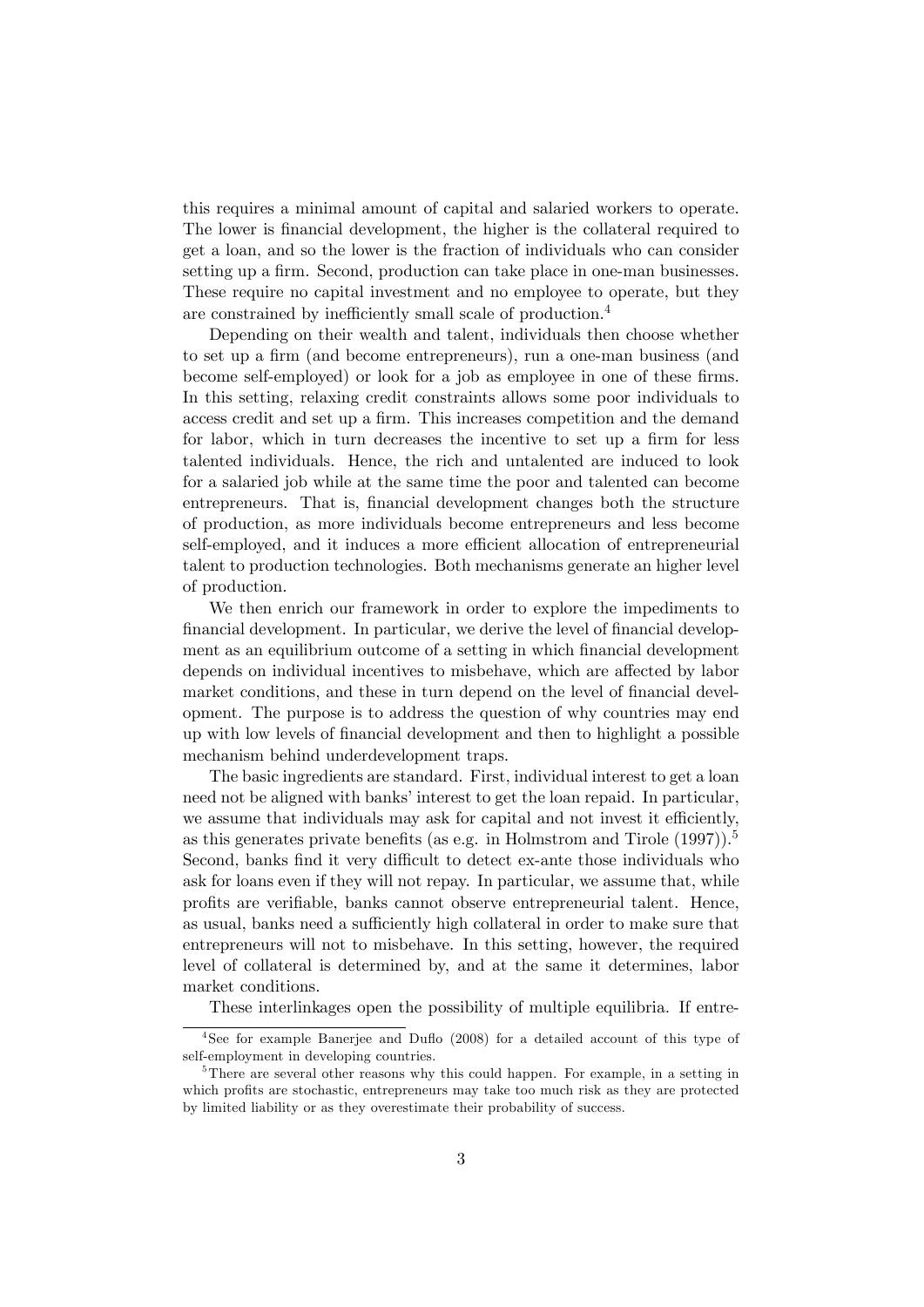preneurs are a few, labor demand is low so individuals may ask for a loan even if not particularly talented, since their outside option is poor. This means that banks face many potentially problematic requests and they have to ask for high levels of collateral to screen applicants. This in turn sustains low levels of entrepreneurship. Conversely, if entrepreneurs are many, labor demand is high so the probability of ending up with a salaried job is high and only talented individuals ask for loans. Receiving a few problematic requests, banks do not need an high collateral, which in turn sustains high rates of entrepreneurship.

It follows that countries with very similar initial conditions may experience very different levels of development. Consider for example two countries with the same low level of financial development and with slightly different wealth distributions. In the first country, basically no one is wealthy enough to set up a firm. In the second country, instead, there are a few wealthy individuals who can set up a firm even without asking for a loan. If one then tries to increase financial development, the first country will face severe agency problems, for the reasons just explained, and as a result it will get stuck in an equilibrium with low Önancial development, low entrepreneurship and low production. The second country instead will converge to an equilibrium with high financial development, high entrepreneurship and high production. As we show in Section 5, the difference in initial wealth distributions between the two countries can be minimal and still lead one country to take off and the other to stagnate.

# 2 Relation with the literature

This paper is linked to several streams of literature. First, it builds on models of occupational choice in which entrepreneurial talent is heterogeneous, as pioneered by Lucas  $(1978)^6$  In particular, we focus on the allocation of entrepreneurial talent across occupations with different productivity, as in the spirit of Baumol (1990), Murphy, Shleifer and Vishny (1991), Acemoglu (1995) and Holmes and Schmitz (2001). This literature typically emphasizes distortions in the structure of rewards within a society, while we focus on credit constraints as an impediment to the efficient allocation of talent.

Second, this work relates to the literature on the effects of financial development (see Levine  $(2005)$  for a recent survey), and specifically to models analyzing occupational choices with credit constraints and nonconvex production technologies (see e.g. Banerjee and Newman (1993), Aghion and Bolton (1997), Ghatak and Jiang (2002); and Banerjee (2003) for a review). Similarly to these models, we emphasize how initial conditions, and specifically the distribution of wealth, may lead to poverty traps. However, we

<sup>&</sup>lt;sup>6</sup>See e.g. Parker (2004) and Bianchi and Henrekson (2005) for a review of such models of entrepreneurship.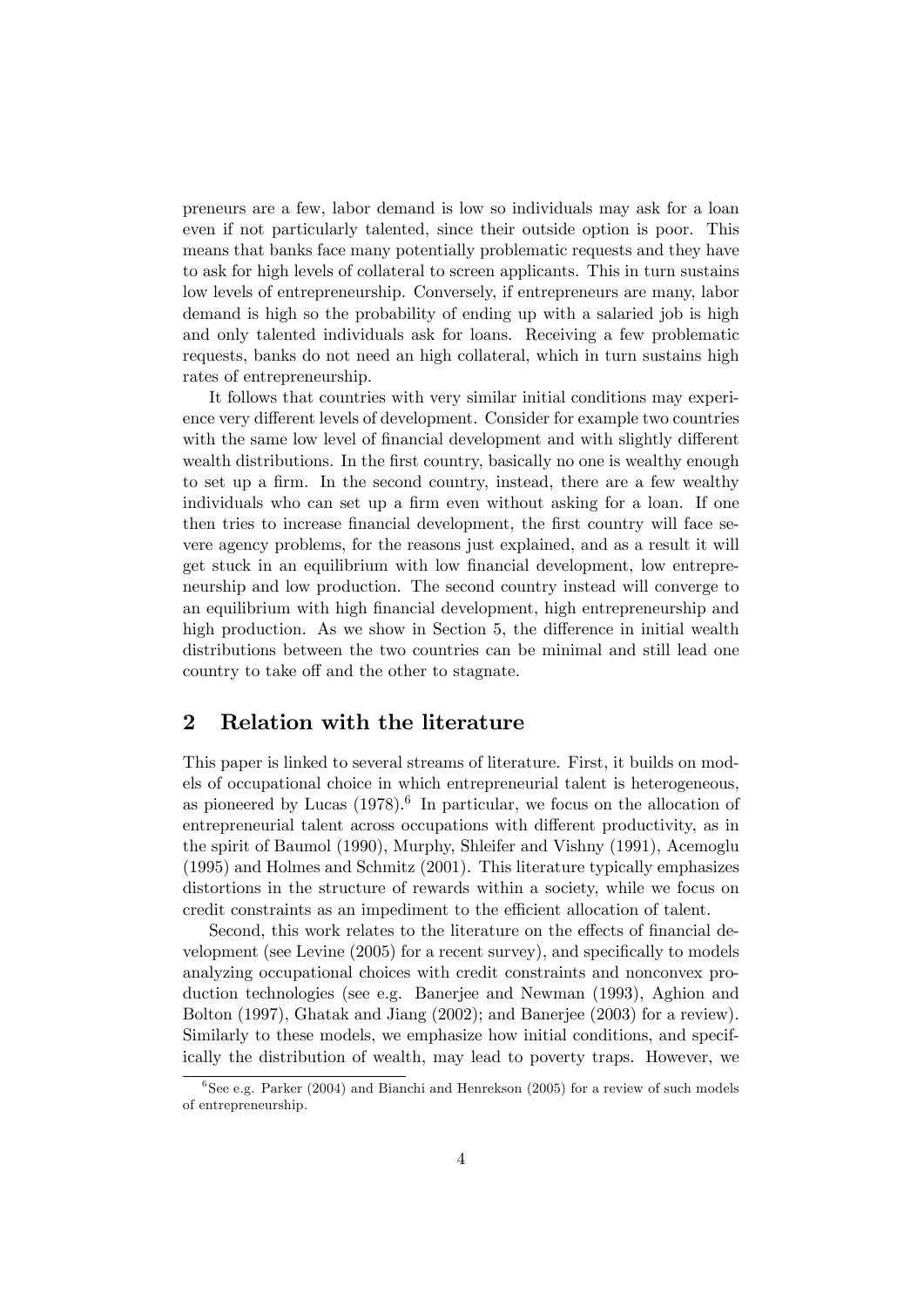consider individuals with different entrepreneurial talent and then focus on the allocation of talent across occupations.

A closely related approach is taken by Lloyd-Ellis and Bernhardt (2000), who formalize the process of development as driven by the interaction between entrepreneurial efficiency and credit constraints. In such model, depending on the distribution of entrepreneurial efficiency, the economy can reach an equilibrium with an efficient structure of production or get stuck with a dual structure in which some individuals remain employed in a subsistence agricultural sector. We share these basic mechanisms, but our focus is more in how the process of development depends on credit constraints and in how equilibria with low financial development may be sustained.

Last, by deriving access to credit as an equilibrium outcome, we may contribute to literature on the determinants of financial development. The role of institutions and in particular of legal origins has been widely emphasized. La Porta, Lopez-de Silanes, Shleifer and Vishny (1998), and a vast ensuing literature, argue that better investor protection allowed for greater financial market development in common law countries. More recently, political economy distortions have been documented: financial development, despite boosting efficiency, is likely to create winners and losers. If losers, say incumbent firms, are sufficiently powerful, then the process of development may be blocked (see Rajan and Zingales (2003)). While this view is consistent with the dynamics of our model (profits of incumbent entrepreneurs will decrease with financial development), we take a complementary route and derive underdevelopment traps from standard economic reasons, i.e. moral hazard and information asymmetry.

## 3 The model

The economy is populated by a continuum  $n$  of risk-neutral individuals, who are heterogeneous in terms of initial wealth a and entrepreneurial talent  $t$ . Wealth is drawn from a cumulative distribution function  $F$  with support on  $\mathbb{R}_+$ ; talent from a cumulative distribution function G with support on the interval  $[t, \bar{t}]$  in  $\mathbb{R}_+$ . These draws are assumed to be statistically independent. In addition, each individual is endowed with one unit of labor, which he can use as follows: he can set up a firm, look for a job as employee of such firm, or run a one-man business. We now describe these options in further detail.

### 3.1 Production technologies

There is a single good in the economy which can be produced by firms and by one-man businesses. We assume that each Örm has the same size in

<sup>&</sup>lt;sup>7</sup>We here abstract from different attitudes toward risk as a driving force of occupational choices (see Kihlstrom and Laffont (1979) for a formalization of this view and Bianchi and Henrekson (2005) for a discussion).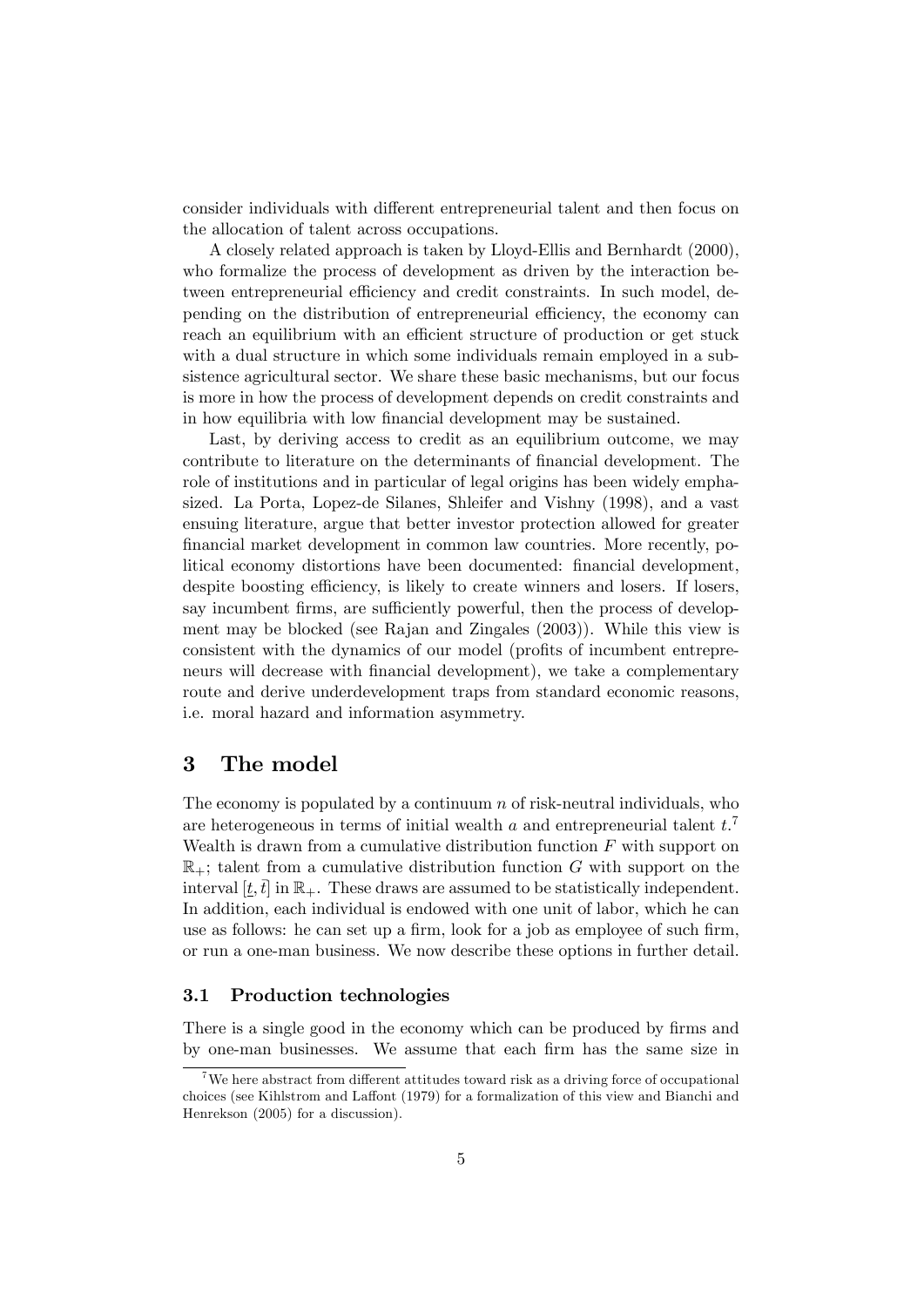terms of capital and labor, it employs k units of capital and l workers.<sup>8</sup> The output produced depends however on entrepreneurial talent. A firm run by an individual with talent t produces  $tf(k, l)$  units of output, where  $f(k, l)$  is a common production technology.<sup>9</sup> We normalize  $f(k, l) = 1$ , so the profit of one such Örm writes as

$$
\pi = pt - w l - rk,\tag{1}
$$

where  $p$  denotes the price of the good,  $w$  denotes workers' wage, and  $r$  is the market interest rate.

If the capital investment falls short of  $k$ , production can only take place in one-man businesses. These businesses require no capital, no employees, and their output does not depend on entrepreneurial talent.<sup>10</sup> In order to emphasize that production in these businesses is inefficient, we take the extreme view that an individual who run a one-man business can get just enough for his own consumption (and we normalize such quantity to zero).<sup>11</sup>

Individuals who set up a firm are called *entrepreneurs*, they enjoy utility  $U_1 = \pi$ , and we denote their population share with  $x_1$ . Individuals who work as employee in one such firms are called *workers*, they enjoy utility  $U_2 = w$  and we denote their population share with  $x_2$ . Individuals who run a one-man business are called *self-employed*, they enjoy utility  $U_3 = 0$  and their population share is denoted with  $x_3$ .

## 3.2 Markets

There are three markets in our economy: a labor market, a product market, and a credit market. In the labor market, the wage  $w$  is fixed and exogenous, which implies that such market may not clear. In case of excess supply, each applicant has the same probability of getting a job.<sup>12</sup> The number of workers equals firms' demand, so we have

$$
x_2 = lx_1. \tag{2}
$$

The product market is described by a decreasing inverse demand function

$$
p = P(Q),\tag{3}
$$

 $8$ The effects of financial development in our model would be amplified if the amount of capital invested and the number of employees were a function of one's talent.

<sup>&</sup>lt;sup>9</sup>This formalization of entrepreneurial talent follows Lucas  $(1978)$ , and several subsequent occupational choice models (e.g. Gollin (2007)).

 $100$  Cur conclusions would hold if small businesses and big firms produced different goods and both production functions depended on individual talent.

<sup>&</sup>lt;sup>11</sup> Formally, we assume that  $f(K, .) = 0$  for every  $K < k$ . Our results would hold as long as labor is less efficient in one-man businesses than in firms (i.e.  $(1+l)$  one-man businesses produce less than one of the Örms, even when such Örm is managed by the least talented individual). In this sense, we talk about more or less efficient production technologies.

 $12$ As we will see, there cannot be excess demand in our economy. More sophisticated reasons for non-market clearing wages are for example in Weiss (1980) and Shapiro and Stiglitz (1984).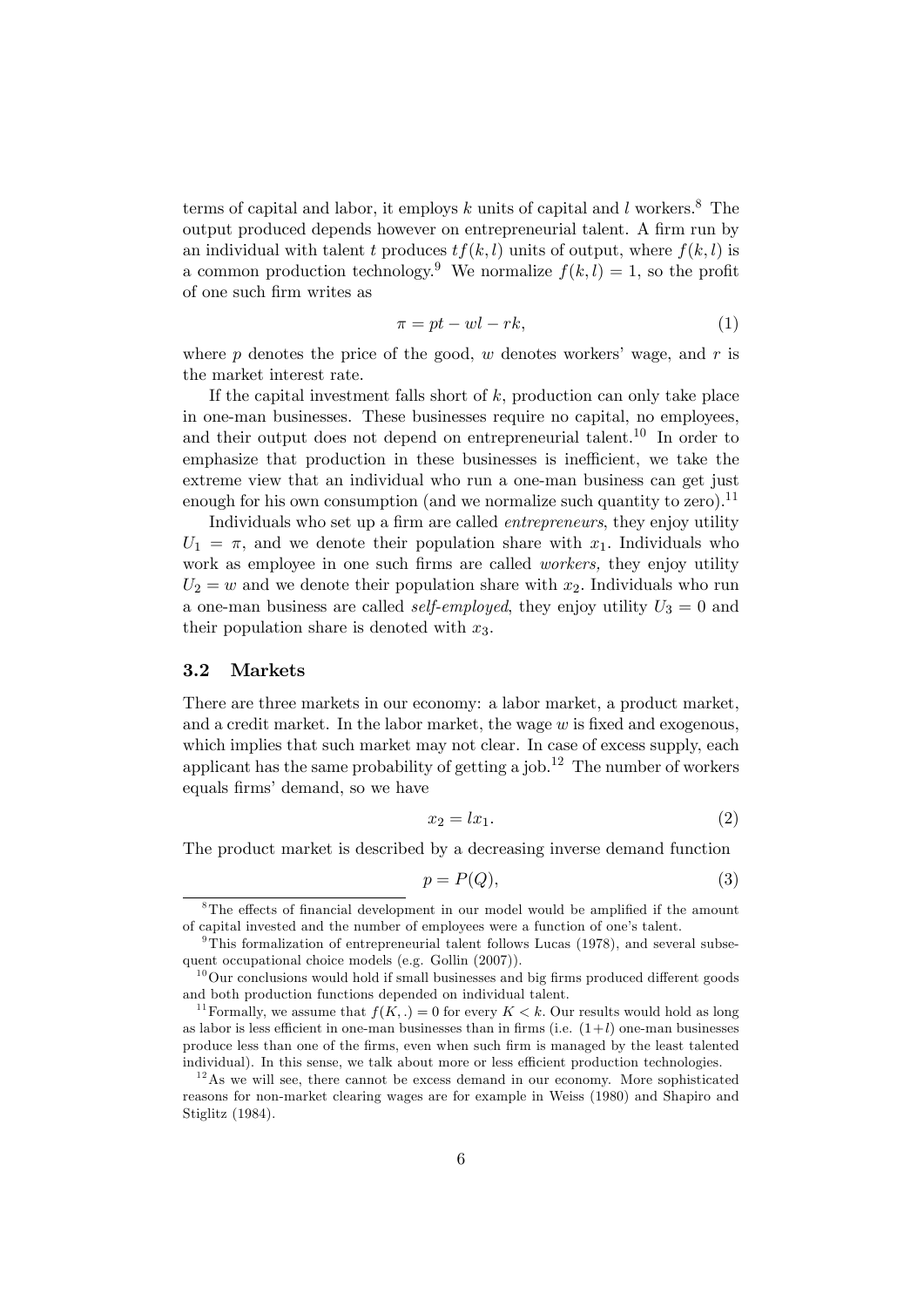where Q denotes the total output produced for the market. Entrepreneurs take the price p as given, and inelastically supply their output.

The credit market is competitive, the interest rate  $r$  is fixed and exogenous. Individuals can ask for a loan  $(k - a)$  in order to set up a firm, but we assume that only sufficiently wealthy individuals can get a loan. The lower bound on wealth is defined as

$$
a \ge a^*.\tag{4}
$$

While in Section 5 we derive such threshold as an equilibrium outcome, for now we take  $a^*$  as exogenous. We say that a country is more financially developed the lower is the amount of personal wealth needed as collateral in order to set up a firm, i.e. the lower is  $a^*$ .

#### 3.3 Equilibrium

In equilibrium, each individual, given his wealth and talent, chooses an option in order to maximize his expected utility; everyone is given one occupation, so

$$
x_1 + x_2 + x_3 = 1; \t\t(5)
$$

and the markets function according to equations (2), (3) and (4).

In order to characterize such equilibrium, consider first the choice of an individual with wealth lower than  $a^*$ , who cannot afford to set up a firm. Since  $U_2 \geq U_3$  irrespective of t, his choice is pretty trivial: he applies for a job as employee, and, if he is not assigned one, he becomes self-employed. A more interesting case concerns an individual with wealth greater than  $a^*$ . Given his talent  $t$ , he sets up a firm if and only if

$$
pt -wl - rk \ge \frac{x_2}{1 - x_1}w,\tag{6}
$$

where the right hand side is the expected payoff of looking for a job (i.e. the sum of the utility as worker, weighted by the probability to be hired, and as self-employed, which we have normalized to zero). Equation (6) implicitly defines a lower bound on the talent of entrepreneurs as

$$
t^* = \frac{wl + (1 - x_1)k}{(1 - x_1)p}.\tag{7}
$$

Hence, provided that an equilibrium exists, the share of entrepreneurs  $x_1$  is implicitly defined by

$$
x_1 = [1 - F(a^*)][1 - G(t^*)]. \tag{8}
$$

We are then interested in identifying the conditions for the existence and uniqueness of an equilibrium in our economy. We first notice that the price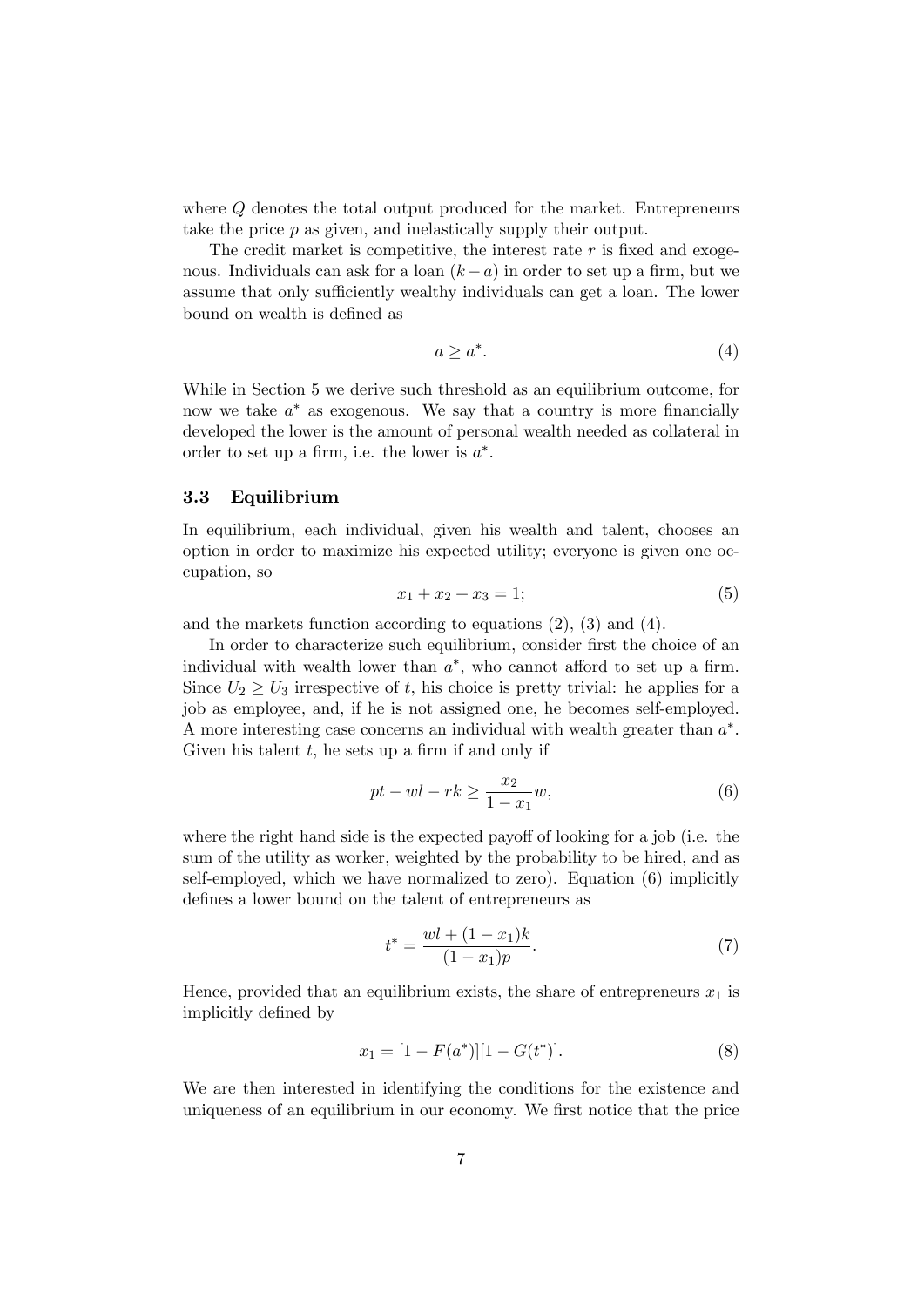of the good decreases with the share of entrepreneurs in the population, as shown in the next Lemma.<sup>13</sup>

#### **Lemma 1** The price p is decreasing in the share of entrepreneurs  $x_1$ .

We then notice that, given Lemma 1, the minimal talent needed to run profitably a firm increases with the share of entrepreneurs  $x_1$ . In fact, an higher  $x_1$  reduces the incentive to set up a firm both because it increases competition and because it increases the demand for workers, thereby reducing the probability of ending up self-employed. This is expressed in the next Lemma.

**Lemma 2** The minimal talent  $t^*$  is increasing in the share of entrepreneurs x1.

Finally, in order to ensure the existence of the equilibrium, we need to rule out the possibility of excess labor demand. In fact, given that each firm has to employ l workers, the share of entrepreneurs is bounded above from  $1/(1+l)$ . When  $x_1 = 0$ , setting up a firm is most profitable, and by equation (7) the minimal talent required is

$$
t_0^* \equiv \frac{wl + k}{\bar{p}},
$$

where  $\bar{p} \equiv P(0)$ . We then assume that

$$
0 < 1 - G(t_0^*) \le \frac{1}{1 + l},\tag{9}
$$

which implies that the amount of individuals who prefer to be workers is always sufficient to meet firms' demand. In fact, since by Lemma 2 the right hand side of equation (8) is decreasing in  $x_1, x_1$  never exceeds  $1/(1 + l)$  and so labor demand never exceeds  $l/(1 + l)$ . Moreover, labor supply is always  $(1 - x<sub>1</sub>)$ , which never falls short of  $l/(1 + l)$ .

Hence, condition (9) ensure that an equilibrium in our economy exists and it is unique. Equation (8) uniquely defines the share of entrepreneurs  $x_1$ and, together with equations (2) and (5), this characterizes our equilibrium. We summarize with the following Proposition.

**Proposition 1** Under condition  $(9)$ , an equilibrium exists and it is unique. It is defined by equations  $(2)$ ,  $(5)$  and  $(8)$ .

 $13$  All omitted proofs are provided in the Appendix.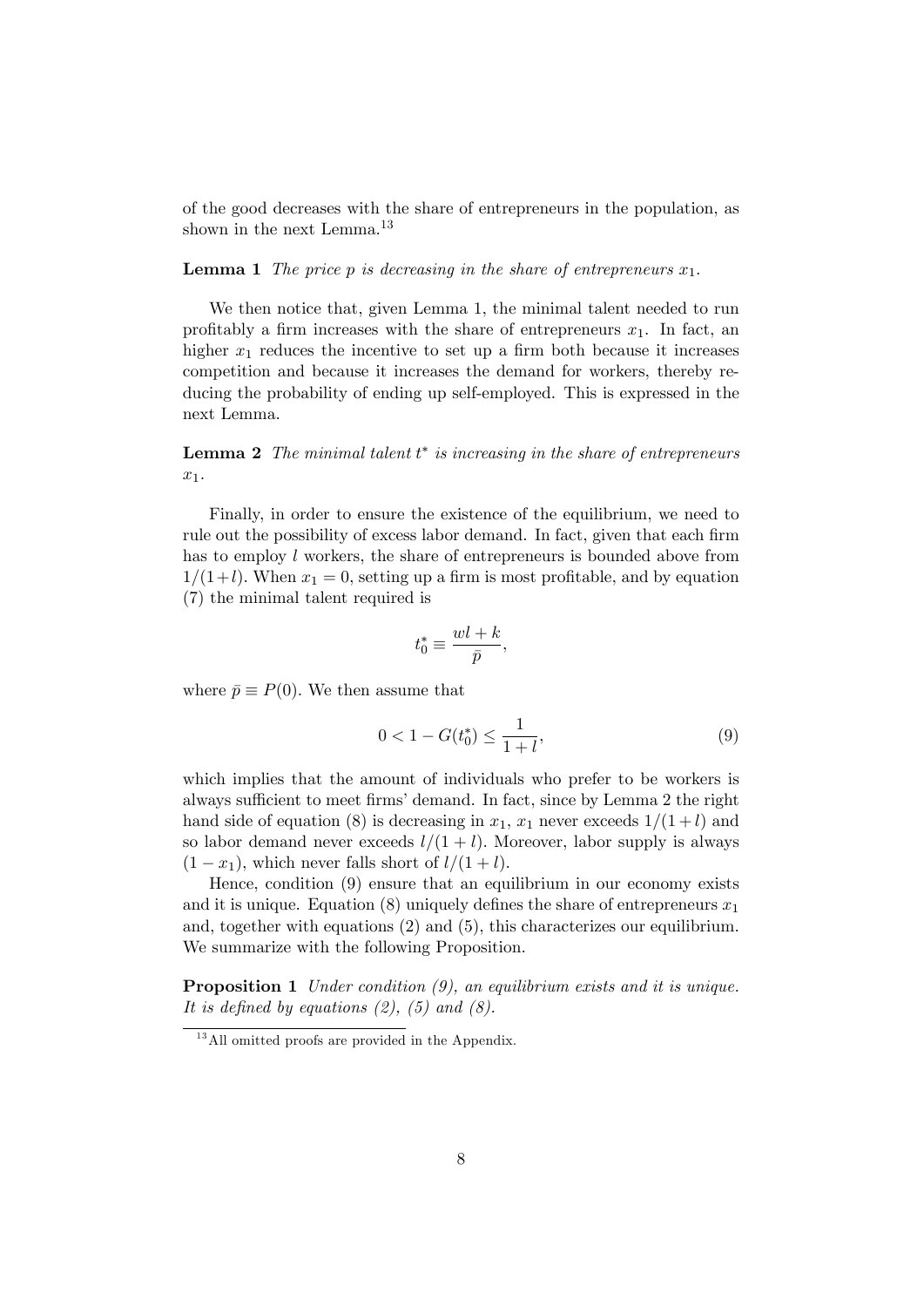## 4 Effects of financial development

In our model, financial development affects the equilibrium number and average talent of entrepreneurs. In particular, by relaxing wealth constraints, Önancial development allows the poor with high talent to become entrepreneurs. As a result, the share of entrepreneurs and their average talent increase. This is formalized in the next Lemma.

**Lemma 3** The share of entrepreneurs  $x_1$  is increasing in financial development.

This Lemma has a number of implications, which describe the ways in which an higher rate of productive entrepreneurs generates economic development in our setting.

First, financial development allows more jobs to be created. By increasing labor demand; an increase in Önancial development induces more individuals to become workers and less individuals to become self-employed. This follows directly from equations (2) and (5).

Second, financial development induces a more efficient allocation of entrepreneurial talent to production technologies. In fact, when credit constraints are relaxed, some poor but talented self-employed have the possibility to leave their one-man businesses and become entrepreneurs and others have the possibility to become salaried workers. At the same time, the rich and untalented individuals are induced to leave their Örm and look for a salaried job (see Lemma 2). In this sense, financial development spurs also social mobility.

Third, even keeping talent constant, a higher rate of entrepreneurship and a lower rate of self-employment imply that labor resources in the economy are applied more efficiently. Hence, total production increase and, as an immediate corollary, the consumption good becomes cheaper to buy (see Lemma 1). We summarize these effects in the following Proposition.

**Proposition 2** An increase in financial development induces

a. More individuals to become entrepreneurs and fewer individuals to become self-employed;

b. A more efficient allocation of entrepreneurial talent to production technologies;

c. Job creation and social mobility;

d. Higher production and cheaper consumption good.

## 5 Impediments to financial development

In this Section we extend the previous setting and derive the level of financial development as an equilibrium outcome. The purpose is to address how low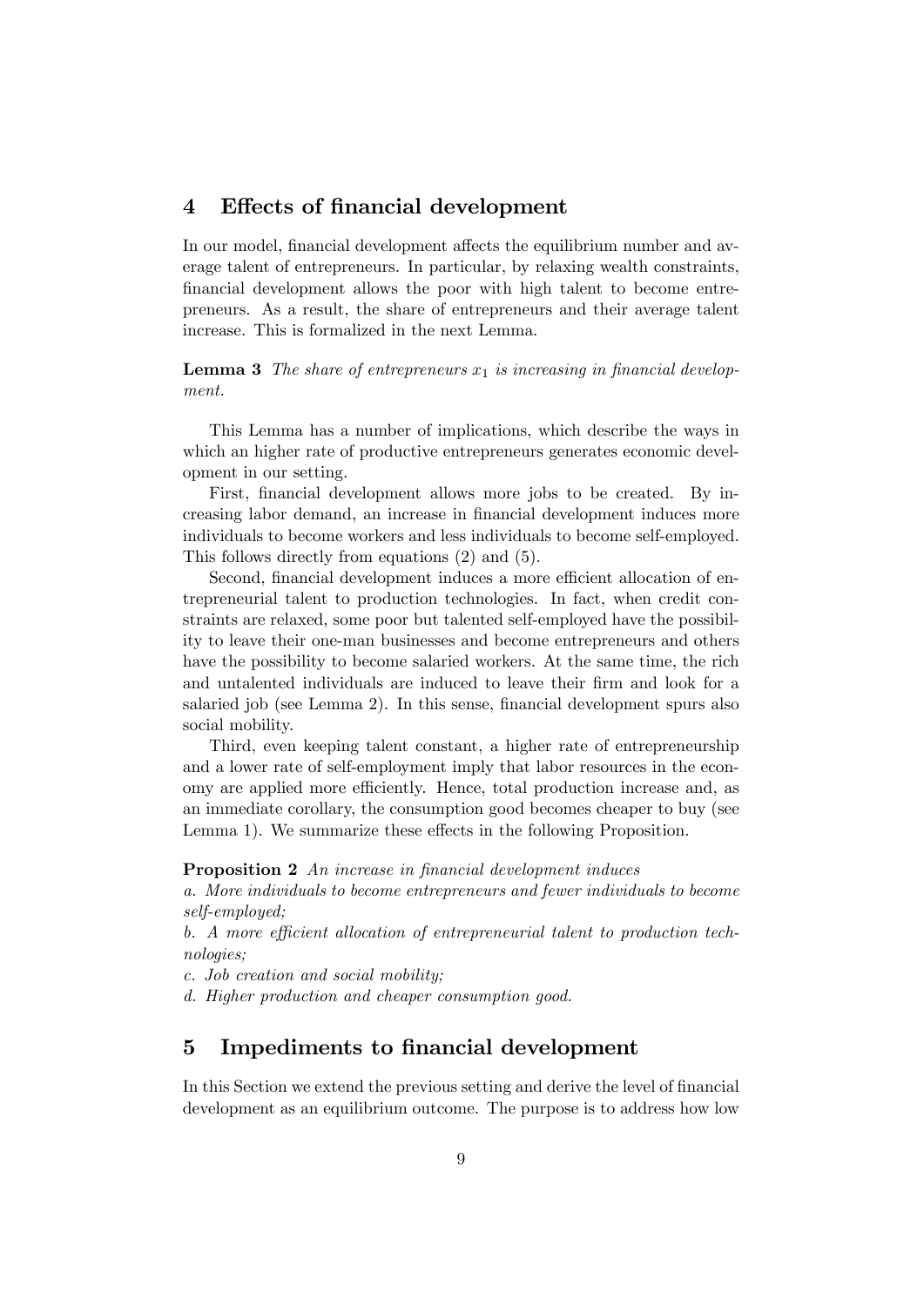levels of Önancial development may be sustained in equilibrium and how underdevelopment traps may then arise.

Specifically, we assume that, while entrepreneurial profits are verifiable, credit may be constrained as borrowers need not invest the loan efficiently. We refer to such inefficient way of investing as capital diversion. Since the firm cannot function if capital investment falls short of  $k$ , the borrower either diverts the entire capital or none of it. Diverting capital requires employing one's unit of labor (which implies that borrowers cannot get capital to set up a Örm and at the same time look for a job as employees) and it generates private non verifiable benefits  $b > 0$ . This creates a wedge between private and social returns from entrepreneurship: given  $b > 0$ , an individual may ask for a loan even if he will have no money to pay it back.

It follows that, when lending money, banks must make sure that capital is not diverted. An individual with wealth  $a$  and talent  $t$  prefers not to divert capital if

$$
tp - wl - r(k - a) \ge b,
$$

which defines a lower bound on entrepreneurial talent as

$$
\tilde{t} = \frac{b + w l + r(k - a)}{p}.\tag{10}
$$

If banks could screen applicants according to their talent, the market would function perfectly as only sufficiently talented individuals (those with  $t \geq t$ ) would get a loan and these individuals would never divert capital. This is however impossible since banks cannot observe entrepreneurial talent. Alternatively, banks can ask for a level of collateral which is common to everyone. In fact, notice from (10) that the decreases with a, so the higher is personal wealth the less likely is that an individual of unknown talent has incentive to divert capital.

As shown in the next Lemma, banks set this minimal collateral  $a^*$  in order to make sure that, conditional on asking for a loan, an individual has no incentive to divert capital. This writes as

$$
\tilde{t} \le t^*,\tag{11}
$$

or, rearranging in terms of a lower bound on wealth, as

$$
a \ge b - \frac{x_2}{1 - x_1} w.
$$
 (12)

**Lemma 4** From condition (12), the equilibrium collateral  $a^*$  is implicitly defined as a fixed point of the function

$$
h(a^*) = b - \frac{x_2(a^*)}{1 - x_1(a^*)} w.
$$
 (13)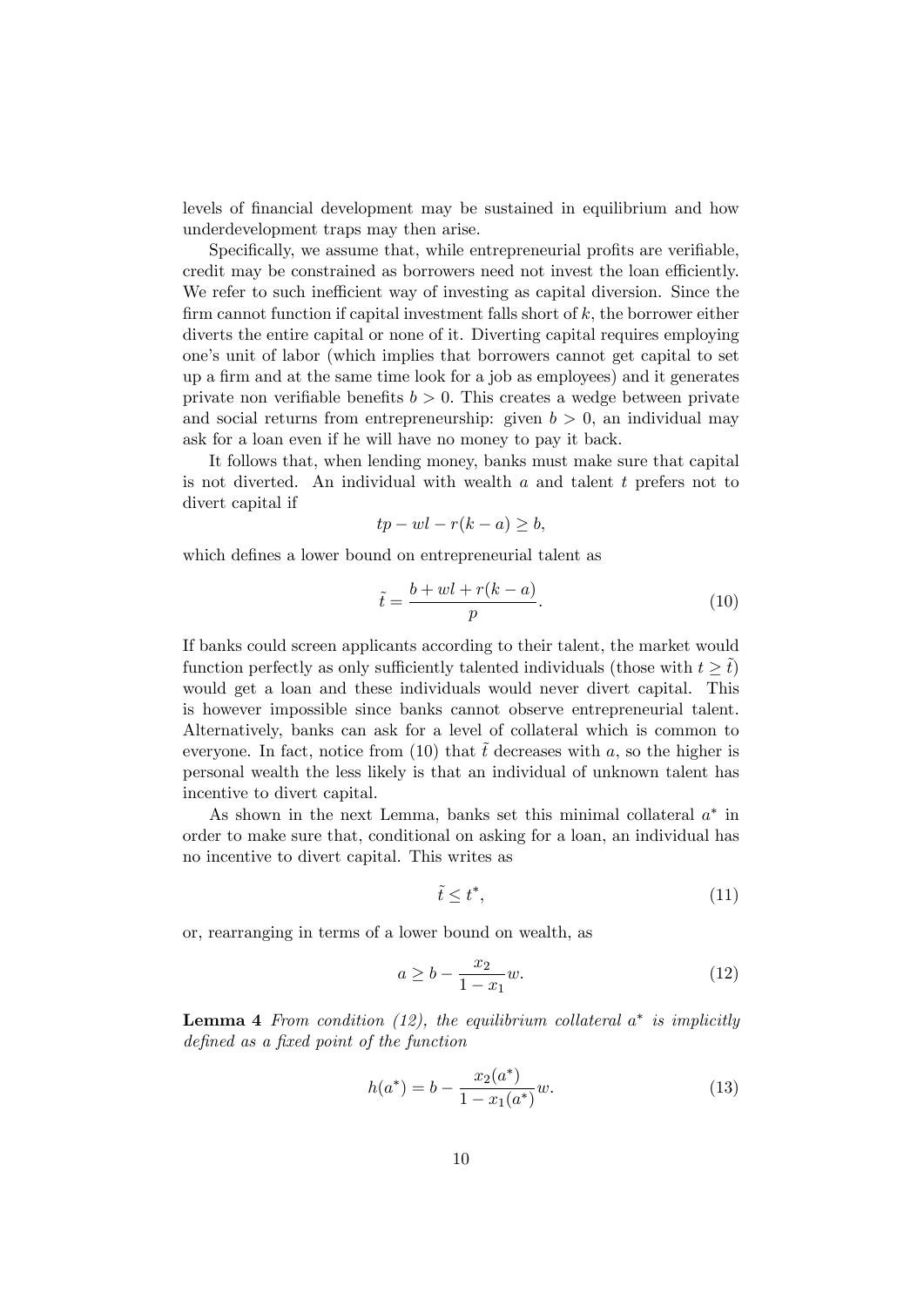Similarly to the previous analysis, we say that a country is more Önancially developed the lower is the amount of personal wealth needed as collateral in order to set up a firm. Our main interest is in showing how in this setting different levels of financial development may be sustained in equilibrium. In this case, depending on initial conditions, countries may converge either to an equilibrium with low financial development, low entrepreneurship and low production or to an equilibrium with high financial development, high entrepreneurship and high production.

The key mechanism which sustains the possibility of multiple equilibria is that the higher is the level of collateral needed, the higher is the incentive to divert capital, since the lower is the share of entrepreneurs and hence the probability of getting a job, which in turn sustains the need to ask for an high level of collateral; and vice versa. Formally, this means that  $h(a^*)$  is increasing in  $a^*$ .

We simplify the following exposition by assuming that wealth is distributed uniformly over the interval  $[0, \bar{a}]$ , and we notice that  $h(a^*)$  is concave in  $a^*$ . That is, the above effect is relatively weaker when the required collateral is very high, since at that level the probability of getting a job is already very small. These relations are expressed in the following Lemma.

#### **Lemma 5** The function  $h(a^*)$  is increasing and concave.

Given the shape defined in Lemma 5, the function  $h(a^*)$  can have either one, two or no fixed point for  $a^* \in (0, k)$ . (see the Example below for a graphical illustration.) If  $h(k) < k$  and  $h(0) > 0$ , then equation (13) uniquely defines an equilibrium level of financial development  $a^* \in (0, k)$ . In fact, in this case, banks are never better off by avoiding lending altogether. Sufficiently wealthy individuals, and in particular those with wealth  $a > h(k)$ , always invest the capital efficiently and so pay back the loan. On the other hand, also lending money irrespective of the collateral is not an equilibrium, since there are always sufficiently untalented individuals who are better off by getting the loan and diverting capital rather than working for a wage. Hence, in this case, we have a unique equilibrium and this equilibrium is stable and interior. That is, irrespective of the initial level of financial development, the country will converge to a unique  $a^* \in (0, k)$ . In the next Proposition, we show that a sufficient condition for this scenario to occur is that  $b \in (w, k).$ <sup>14</sup>

For our purposes, a more interesting case is when  $h(k) < k$  and  $h(0) \leq 0$ since in this case market conditions affect financial development, which in turn affects market conditions, hence multiple equilibria  $may$  arise.<sup>15</sup> In

 $14$ It is indeed customary (and intuitive) to assume that diversion is inefficient in the sense that  $b \le k$  (see for example Burkart, Gromb and Panunzi (1998)).

 $15$  In the Appendix we complete the analysis by considering the remaining cases, which however show similar mechanisms to the one highlighted here.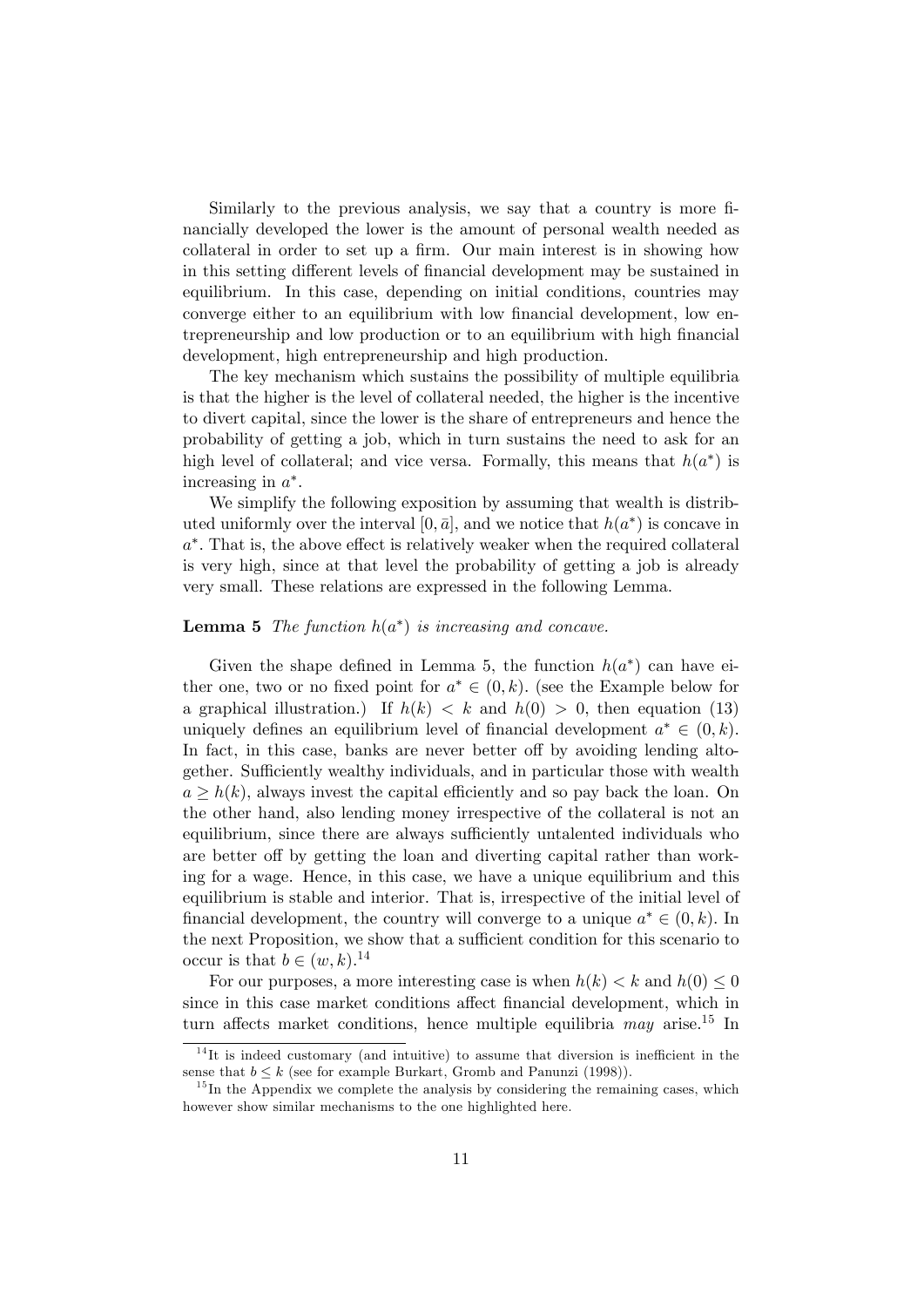this case, if the Önancial market is functioning well and banks lend money without asking for collateral  $(a^* = 0)$ , then this is an equilibrium. In fact, untalented individuals have the incentive to look for a job as the share of entrepreneurs is high and so the probability of getting a job is high and so banks can be confident that only sufficiently talented individuals ask for loans and they pay back. This in turn sustains the fact that no collateral is needed.

The question is under which conditions a country starting at low levels of Önancial development can converge to such attractive scenario. As we show in the Appendix, if  $h(a^*)$  admits either one or two fixed points, the economy can reach the virtuous equilibrium only by jumping at a sufficiently high level of Önancial development, while a gradual increase would lead the economy to get stuck at low levels of Önancial development. For the economy to converge to  $a^* = 0$  irrespective of the initial level of financial development, we must have no interior fixed point of  $h(a^*)$ . In this case, even a country with no Önancial market can open up one and converge to a virtuous equilibrium with many entrepreneurs, many salaried jobs, high production, an efficient allocation of talent and so on..

The occurrence of this scenario depends very much on such countryís initial conditions. Starting in a situation with no financial markets, this scenario is more likely to occur the lower is  $h(k)$ , i.e. when enough individuals can set up a firm without asking for a loan. This implies that once a financial market is opened, labor demand is already sufficiently high to induce untalented individuals to look for a job as employees. Hence, banks can safely extend credit and induce the virtuous equilibrium described above. Moreover, one may switch from a situation in which this scenario can occur to a situation in which this scenario cannot occur with a minimal variation of initial conditions. In particular, in the next Example, we consider the role of the initial wealth distribution. Before that, we formalize the above arguments in the next Proposition.

**Proposition 3** If  $b \in (w, k)$ , then equation (13) uniquely defines an equilibrium level of financial development  $a^* \in (0, k)$ . Otherwise multiple equilibria may arise, and countries with slightly different initial conditions may experience greatly diverging development paths.

### 5.1 Example

We now illustrate the mechanics of the above model with a closed form example. Suppose that talent is distributed uniformly over the interval  $[0, t]$ and wealth is distributed uniformly over the interval  $[0, \bar{a}]$  and that the price  $p$  is exogenous (Lemma 2 and the ensuing analysis would still work if  $\partial P/\partial x_1 = 0$ . Suppose also that  $k = 1, b = 0.95, p = 24, w = 1, l = 1$  and  $\bar{t} = 0.25$ . These numbers ensure that  $h(k) < k$  and  $h(0) < 0$ , which is the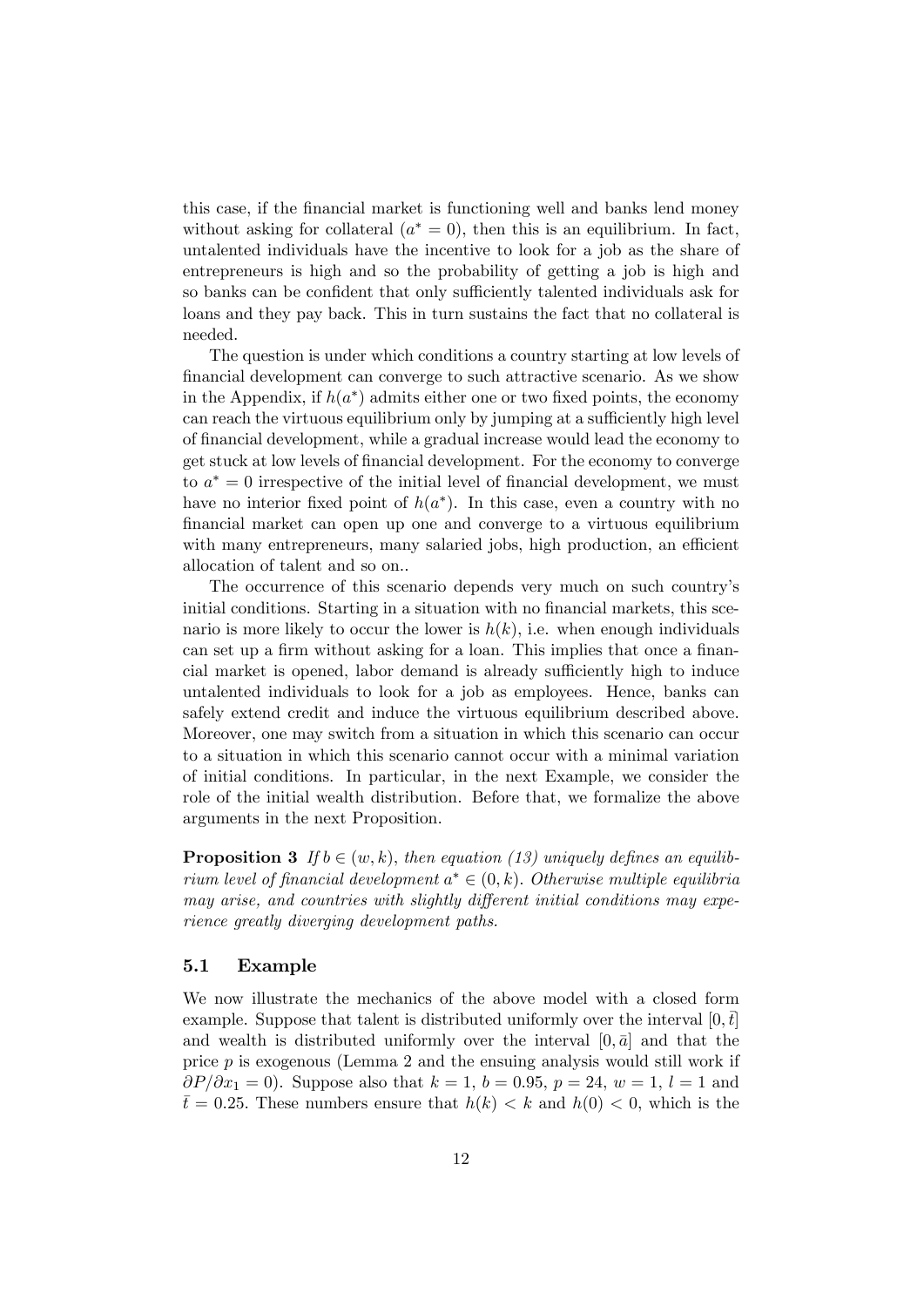

Figure 1: This Figure plots the function  $h(a^*) - a^*$  for different levels of  $\bar{a}$ . The intersection with the horizontal axis represents the set of fixed points of equation  $(13)$ , i.e. the equilibrium levels of financial development sustainable for a given wealth distribution.

most interesting case for our analysis.

We then concentrate on how the equilibrium depends on  $\bar{a}$ , which describes the initial wealth distribution. This is crucial as it determines the fraction of individuals who can set up a firm when access to credit is low or completely absent. We first consider which levels of financial development can be sustained in equilibrium, as determined by equation (13). Figure 1 reports the results for  $\bar{a} \in \{0.9, 0.95, 1, 1.05, 1.1\}$ . (higher  $\bar{a}$  correspond to lower curves.)

These curves converge to the same point as  $a^* \to 0$  since when everyone can get credit the initial distribution of wealth is irrelevant. When  $a^*$  increases these curves diverge since the lower is  $\bar{a}$ , the lower is the fraction of individuals with wealth higher than  $a^*$ , the lower is the fraction of entrepreneurs, the lower the demand for labor and thus the higher is the incentive to ask for a loan and divert capital. The intersection of the plotted curves with the horizontal axis represents the set of fixed points of equation  $(13)$ , i.e. the equilibrium levels of financial development sustainable for a given wealth distribution.

We now see that the lower is  $\bar{a}$ , the lower is the level of financial development at which a country may end up. Suppose we start in a situation with no financial development, in which no borrowing is possible,  $\hat{a} = k$ . We look at how initial conditions, and in particular initial wealth distribution, determines such countryís development. We see from Figure 1 that when  $\bar{a} \leq 0.95$ , the country gets stuck with  $a^* = 0.95$  (which equals b in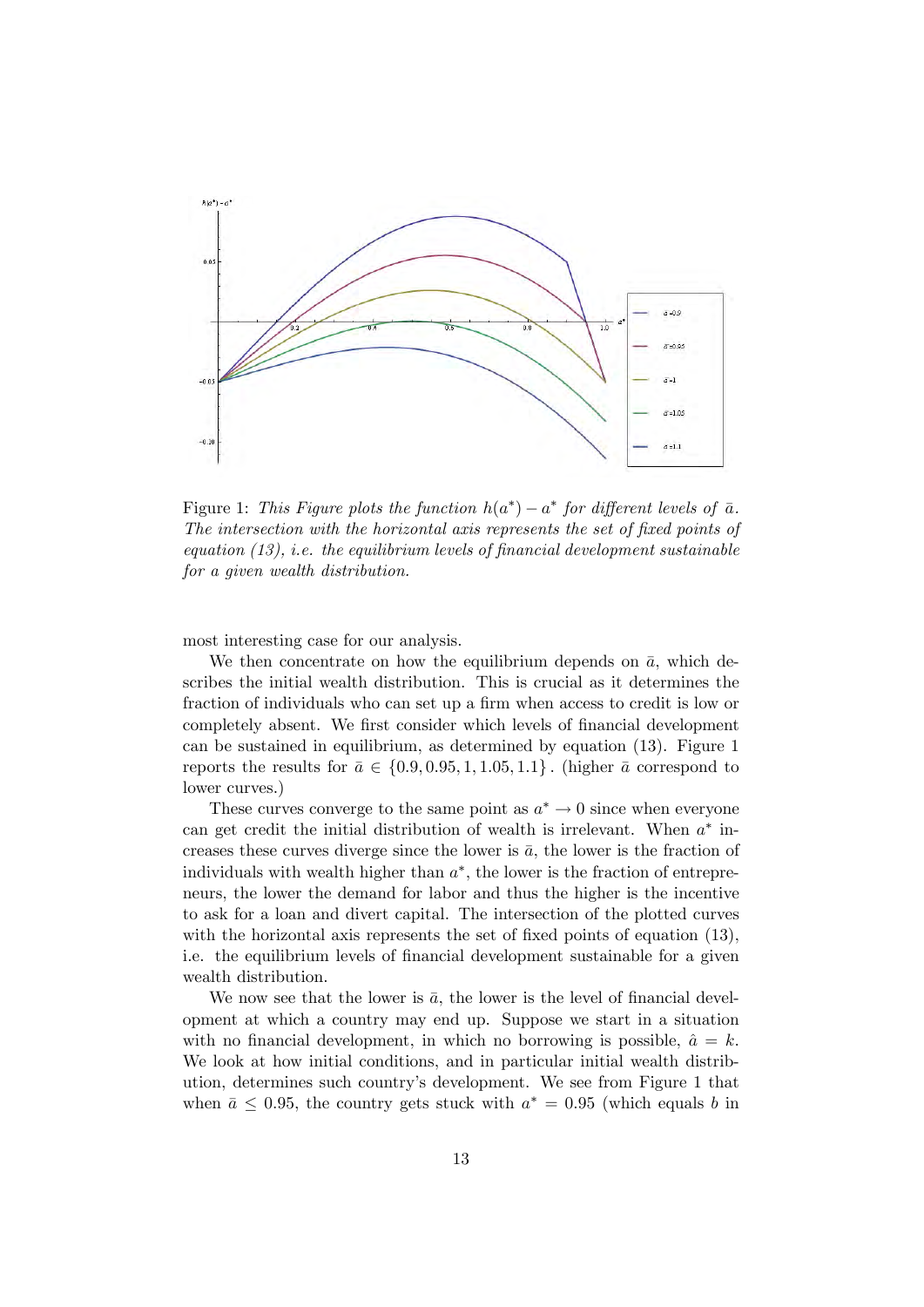our example). For  $\bar{a} \in (0.95, 1.05]$ , the country gets stuck at some  $a^* \geq 0.5$ (where such  $a^*$  increases in  $\bar{a}$ ). When instead  $\bar{a} > 1.05$ , the country reaches the virtuous equilibrium with  $a^* = 0$ .

It follows that countries with very similar initial conditions may reach very different levels of financial development, entrepreneurship and production. In our example, a country with  $\bar{a} = 0.95$  ends up in an equilibrium with  $a^* = 0.95$ ,  $x_1 = 0$  and no market production  $(Q = 0)$ , while a country with  $\bar{a}$  just above 1.05 reaches the virtuous equilibrium. Figure 2 shows such patterns in our example. Since  $k = 1$ ,  $\bar{a} = 1$  is the threshold above which the country is sufficiently rich to have some individuals who can set up a firm even without getting a loan. Around such threshold; the equilibrium jumps abruptly from the minimal level of entrepreneurship  $x_1 = 0$  to the maximum level of entrepreneurship (which in this case is  $x_1 = 0.5$  since  $l = 1$ .)



Figure 2: This Figure represents the level of entrepreneurship which can be sustained in equilibrium as one varies the initial wealth distribution (as described by  $\bar{a}$ ).

## 6 Conclusion

This paper started with the idea that economic development requires a high rate of productive entrepreneurs. It has first developed a simple model to analyze the interaction between entrepreneurial talent, production technologies and credit constraints in shaping the process of economic development. We have shown how, by relaxing credit constraints, financial development promotes higher production, job creation, and social mobility.

We have then explored which forces may impede the development of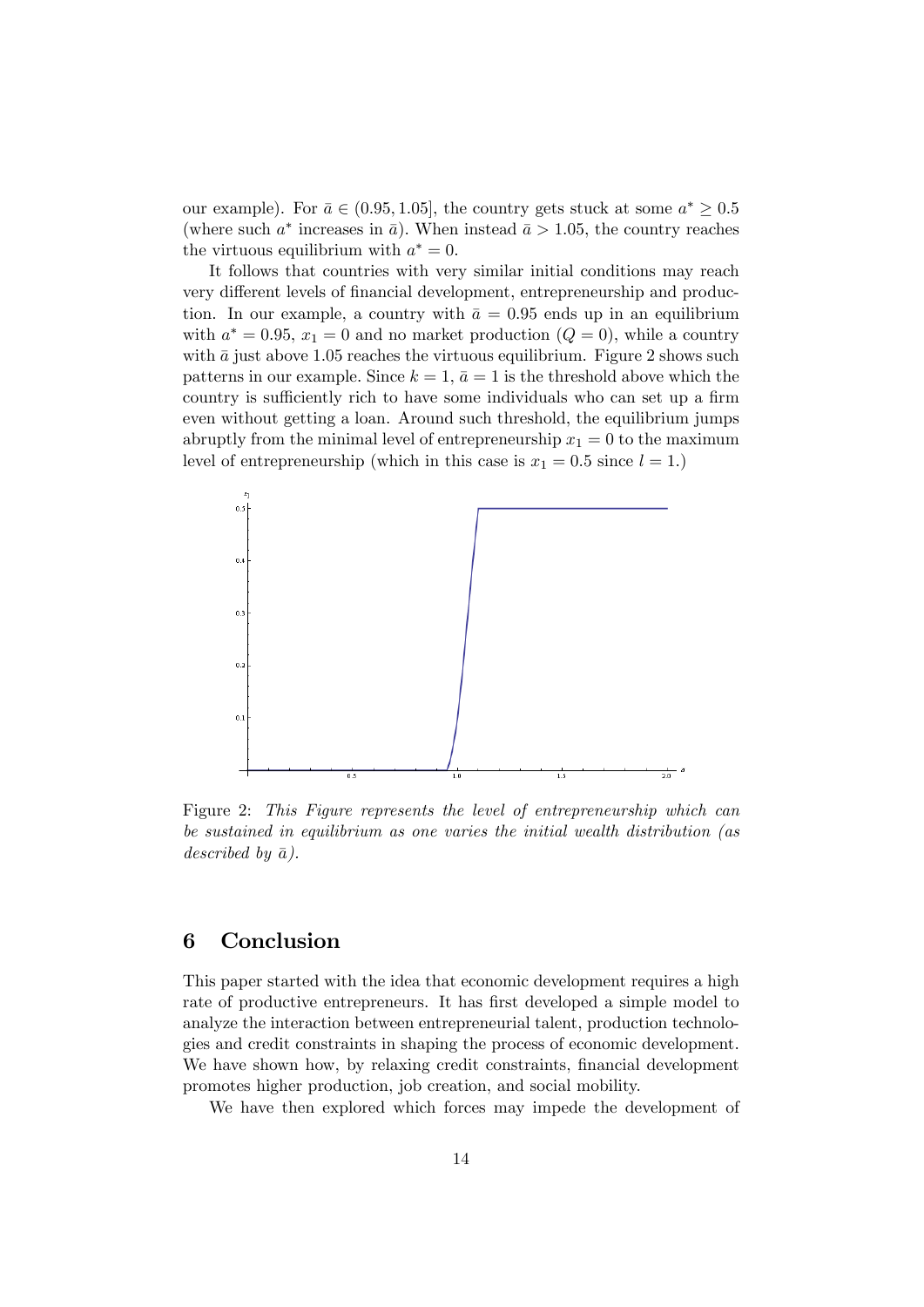a financial market in a setting in which financial development depends on individual incentives to misbehave and these in turn depend on the level of Önancial development. We have discussed in particular the role of initial wealth distribution in determining the possibility of underdevelopment traps.

The latter set of results emphasize that while financial development may induce economic development in several ways, some of which have been detailed in the above analysis, it is difficult to think of financial development as a process occurring in vacuo. That is, attempts to develop credit markets will be successful under some conditions and unsuccessful under others. As mentioned in the Introduction, some recent literature has emphasized the role of inherited institutions and interest groups in determining such conditions. We have instead emphasized standard market conditions, whereby a large supply of credit can be sustained in equilibrium only when enough entrepreneurs have started their business and labor demand is high enough to assure that capital will be invested efficiently. In this respect, our analysis suggests that complementarities are likely to arise between labor market and financial market development.

These dynamics also show that there are situations in which a gradual improvement in financial development is bound to be unsuccessful. If markets are not functioning well and individuals have incentive to misbehave, Önancial development will bounce back to its original low levels. This makes precise a sense in which, in these situations, the country needs a big push in order to escape the poverty trap.

## References

- Acemoglu, D. (1995), 'Reward structures and the allocation of talent',  $Eu$ ropean Economic Review  $39(1)$ , 17-33.
- Aghion, P. and Bolton, P. (1997), ëA theory of trickle-down growth and development', Review of Economic Studies  $64(2)$ , 151–72.
- Banerjee, A. V. (2003), Contracting Constraints, Credit Markets, and Economic Development, in 'Advances in Economics and Econometrics: Theory and Applications: Eighth World Congress', Cambridge University Press.
- Banerjee, A. V. and Duflo, E. (2008), 'What is middle class about the middle classes around the world?', Journal of Economic Perspectives  $22(2)$ , 3– 28.
- Banerjee, A. V. and Newman, A. F. (1993), 'Occupational choice and the process of development', Journal of Political Economy 101(2), 274–98.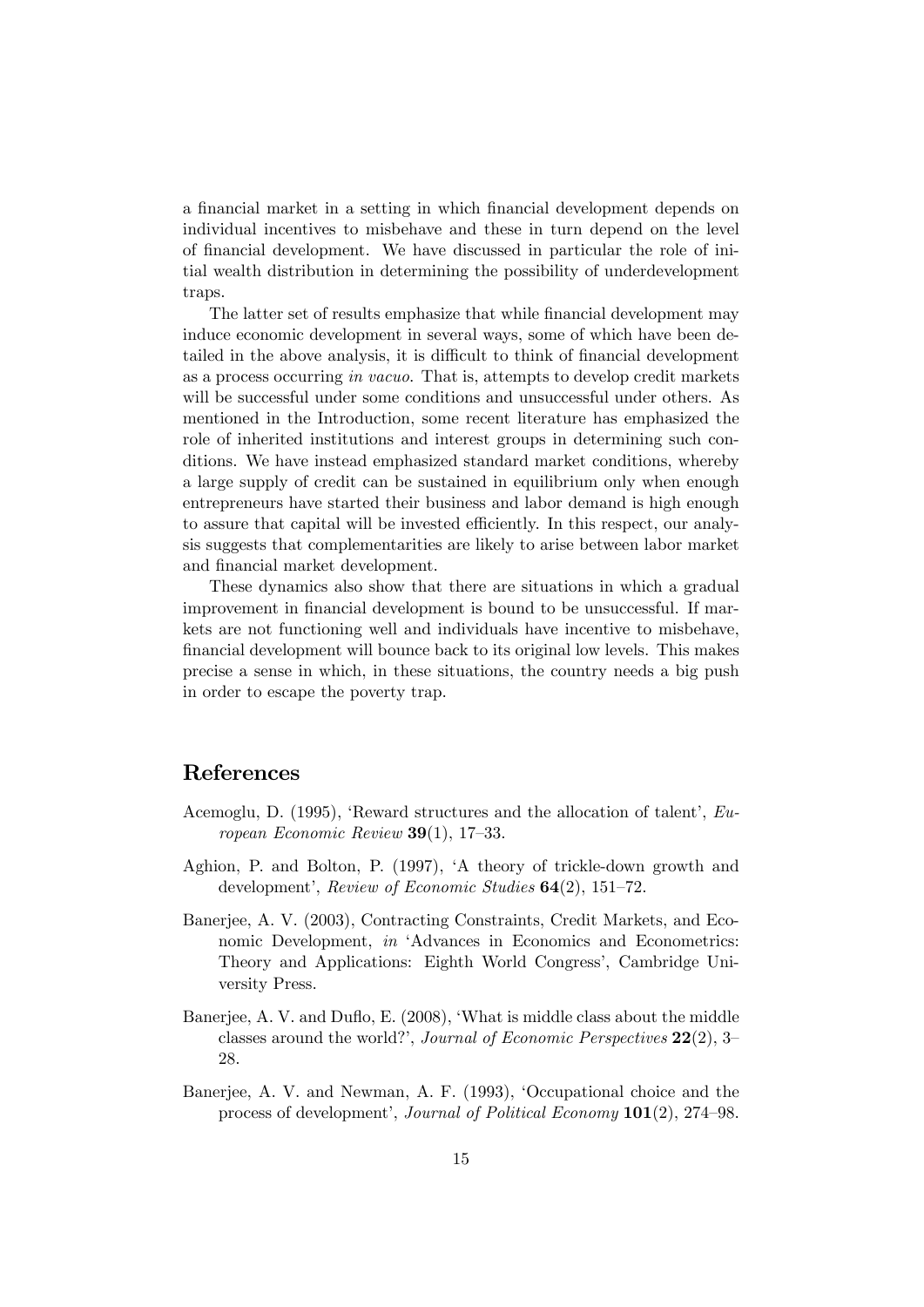- Baumol, W. (1990), ëEntrepreneurship: Productive, Unproductive, and Destructive', Journal of Political Economy 98(5), 893.
- Berner, E., Gomez, G. and Knorringa, P. (2008), 'Helping a Large Number of People Become a Little Less Poor: The Logic of Survival Entrepreneurs', Mimeo. ISS, The Hague.
- Bianchi, M. and Henrekson, M. (2005), 'Is neoclassical economics still entrepreneurless?',  $Kyklos$  58(3), 353-377.
- Burkart, M., Gromb, D. and Panunzi, F. (1998), ëWhy Higher Takeover Premia Protect Minority Shareholders', Journal of Political Economy  $106(1)$ , 172–204.
- Ghatak, M. and Jiang, N. (2002), ëA Simple Model of Inequality, Occupational Choice and Development', Journal of Development Economics  $69(1), 205-226.$
- Gollin, D. (2007), 'Nobody's business but my own: Self employment and small enterprise in economic development', Journal of Monetary Economics Forthcoming.
- Holmes, T. and Schmitz, A. (2001), ëA gain from trade: From unproductive to productive entrepreneurship', Journal of Monetary Economics  $47(2)$ ,  $417-446$ .
- Holmstrom, B. and Tirole, J. (1997), 'Financial intermediation, loanable funds, and the real sector', Quarterly Journal of Economics  $112(3), 663-91.$
- Kihlstrom, R. E. and Laffont, J.-J. (1979), 'A general equilibrium entrepreneurial theory of firm formation based on risk aversion', *Journal of* Political Economy  $87(4)$ , 719-48.
- La Porta, R., Lopez-de Silanes, F., Shleifer, A. and Vishny, R. (1998), 'Law and Finance', Journal of Political Economy  $106(6)$ , 1113-1155.
- Levine, R. (2005), Finance and growth: Theory and evidence, in P. Aghion and S. Durlauf, eds. 'Handbook of Economic Growth', Vol. 1 of Handbook of Economic Growth, Elsevier, chapter 12, pp. 865–934.
- Lloyd-Ellis, H. and Bernhardt, D. (2000), ëEnterprise, Inequality and Economic Development', Review of Economic Studies  $67(1)$ , 147–168.
- Lucas, R. E. J.  $(1978)$ , 'On the size distribution of business firms', Bell Journal of Economics  $9(2)$ , 508–523.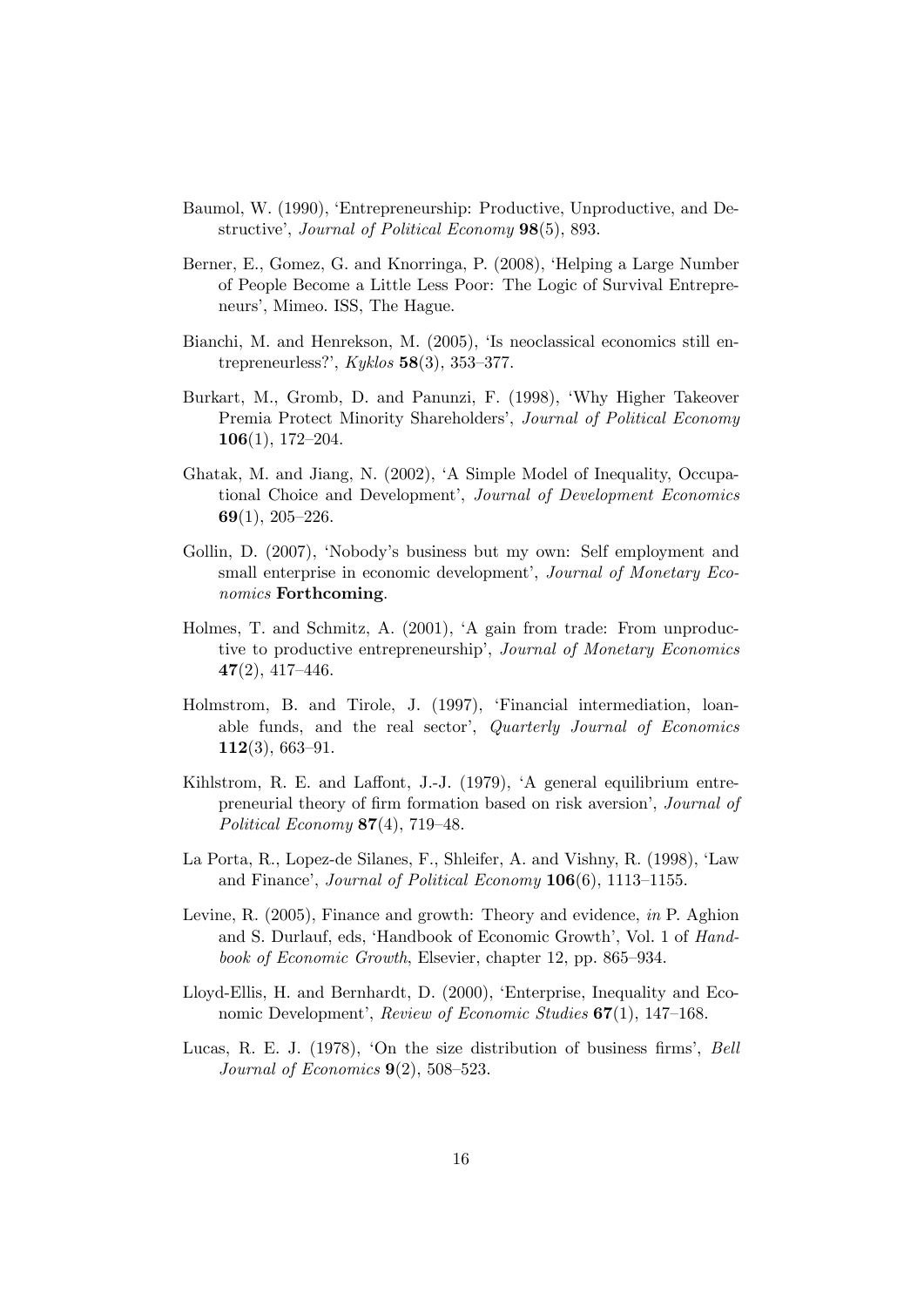- Murphy, K., Shleifer, A. and Vishny, R. (1991), 'The Allocation of Talent: Implications for Growth.', Quarterly Journal of Economics  $106(2), 503-30.$
- Parker, S. (2004), The Economics of Self-Employment and Entrepreneurship, Cambridge University Press.
- Rajan, R. and Zingales, L. (2003), 'The great reversals: the politics of financial development in the twentieth century', Journal of Financial Economics  $69(1)$ , 5-50.
- Reynolds, P., Bygrave, W., Autio, E., Cox, L. and Hay, M. (2002), Global Entrepreneurship Monitor: 2002 executive report, Babson College.
- Schneider, F. and Enste, D. H. (2000), 'Shadow economies: Size, causes, and consequences', *Journal of Economic Literature*  $38(1)$ , 77–114.
- Shapiro, C. and Stiglitz, J. E. (1984), 'Equilibrium unemployment as a worker discipline device', American Economic Review  $74(3)$ , 433-44.
- Stel, A., Carree, M. and Thurik, R. (2005), 'The Effect of Entrepreneurial Activity on National Economic Growth', Small Business Economics  $24(3), 311-321.$
- van Praag, C. M. and Versloot, P. H. (2007), ëWhat is the value of entrepreneurship? a review of recent research', IZA Discussion Paper No. 3014.
- Weiss, A. W. (1980), 'Job queues and layoffs in labor markets with flexible wages', Journal of Political Economy  $88(3)$ , 526–38.
- Wennekers, S. and Thurik, R. (1999), ëLinking Entrepreneurship and Economic Growth', Small Business Economics  $13(1)$ , 27-56.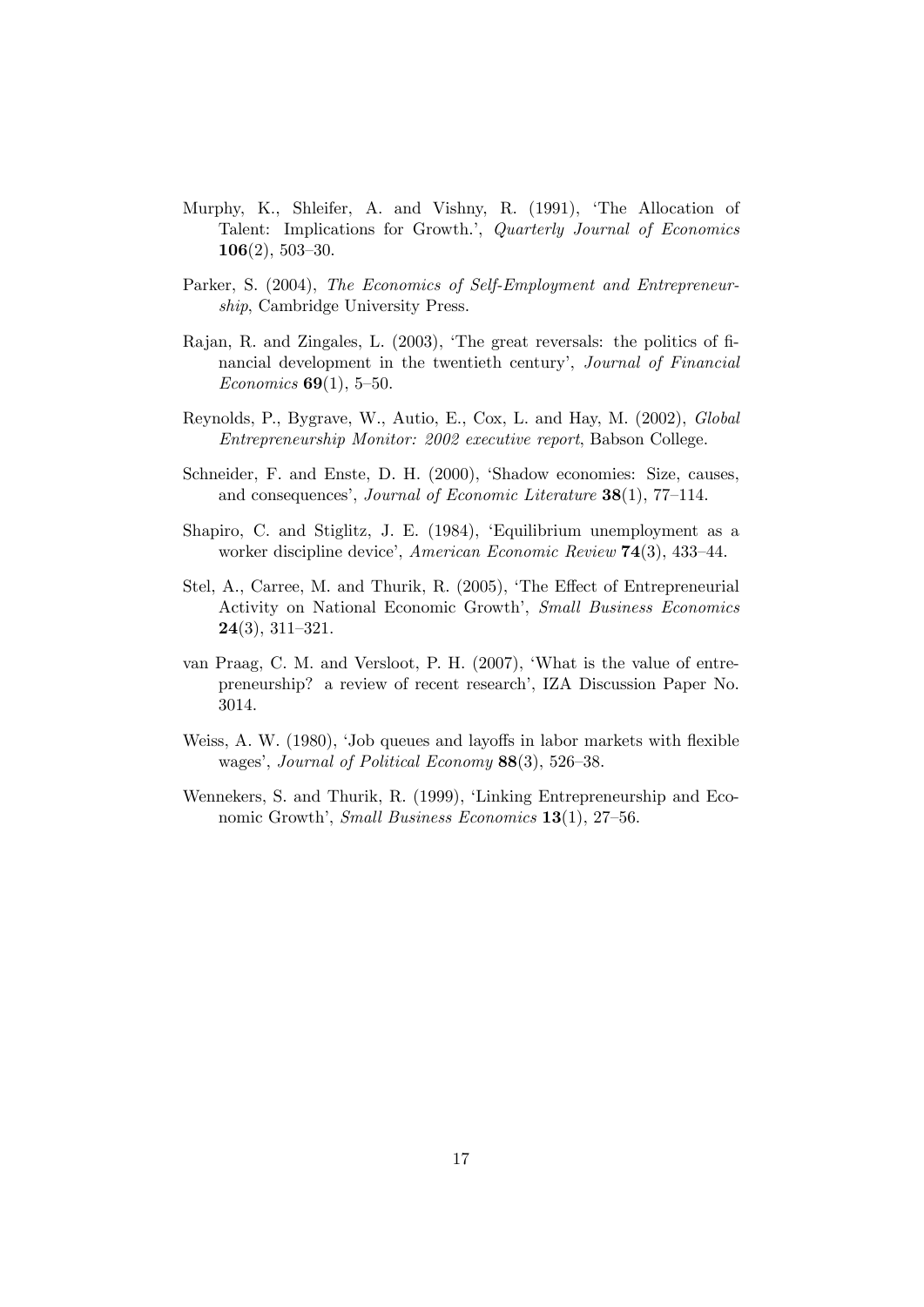## 7 Omitted Proofs

**Lemma 1** The price p is decreasing in the share of entrepreneurs  $x_1$ .

Proof. The output writes

$$
Q = nx_1 \hat{t},\tag{14}
$$

where  $\hat{t}$  is the average talent of an entrepreneur, as determined in equilibrium. Differentiating equation  $(14)$  we write

$$
\frac{\partial Q}{\partial x_1} = (\hat{t} + \frac{\partial \hat{t}}{\partial x_1} x_1) n. \tag{15}
$$

Now notice that it is always the case that

$$
\hat{t} + \frac{\partial \hat{t}}{\partial x_1} x_1 \ge \underline{t}.
$$

In fact, since t is bounded below from t,  $\partial \hat{t}/\partial x_1$  always exceeds  $(\underline{t} - \hat{t})/x_1$ . Since  $t \geq 0$ , equation (15) is positive. Given equation (3) p decreases with the output Q, so we have shown that p decreases in  $x_1$ .

**Lemma 2** The minimal talent  $t^*$  is increasing in the share of entrepreneurs  $x_1$ .

**Proof.** With simple algebra, differentiating equation (7), one can write

$$
\frac{\partial t^*}{\partial x_1} = \frac{wl}{p(1-x_1)^2} - \frac{1}{p^2(1-x_1)} \frac{\partial P}{\partial x_1} [wl + (1-x_1)k].
$$

The first term is positive and due to Lemma 1 the second term is also positive. Hence,  $t^*$  increases in  $x_1$ .

**Lemma 3** The share of entrepreneurs  $x_1$  is increasing in financial development.

**Proof.** Implicitly differentiating equation  $(8)$ , we have

$$
\frac{\partial x_1}{\partial a^*} = \frac{-\frac{\partial F}{\partial a^*} [1 - G(t^*)]}{1 + [1 - F(a^*)] \frac{\partial G}{\partial t^*} \frac{\partial t^*}{\partial x_1}}.
$$

The numerator measures the change in individuals who can afford to become entrepreneurs. The denominator tells how the mass of individuals who are sufficiently talented and so willing to be entrepreneurs changes as  $x_1$  increases. Given Lemma 2,  $\partial t^* / \partial x_1$  is positive and hence  $\partial x_1 / \partial a^*$  is negative. Hence, the higher is financial development (i.e. the lower  $a^*$ ), the higher is the share of entrepreneurs  $x_1$ .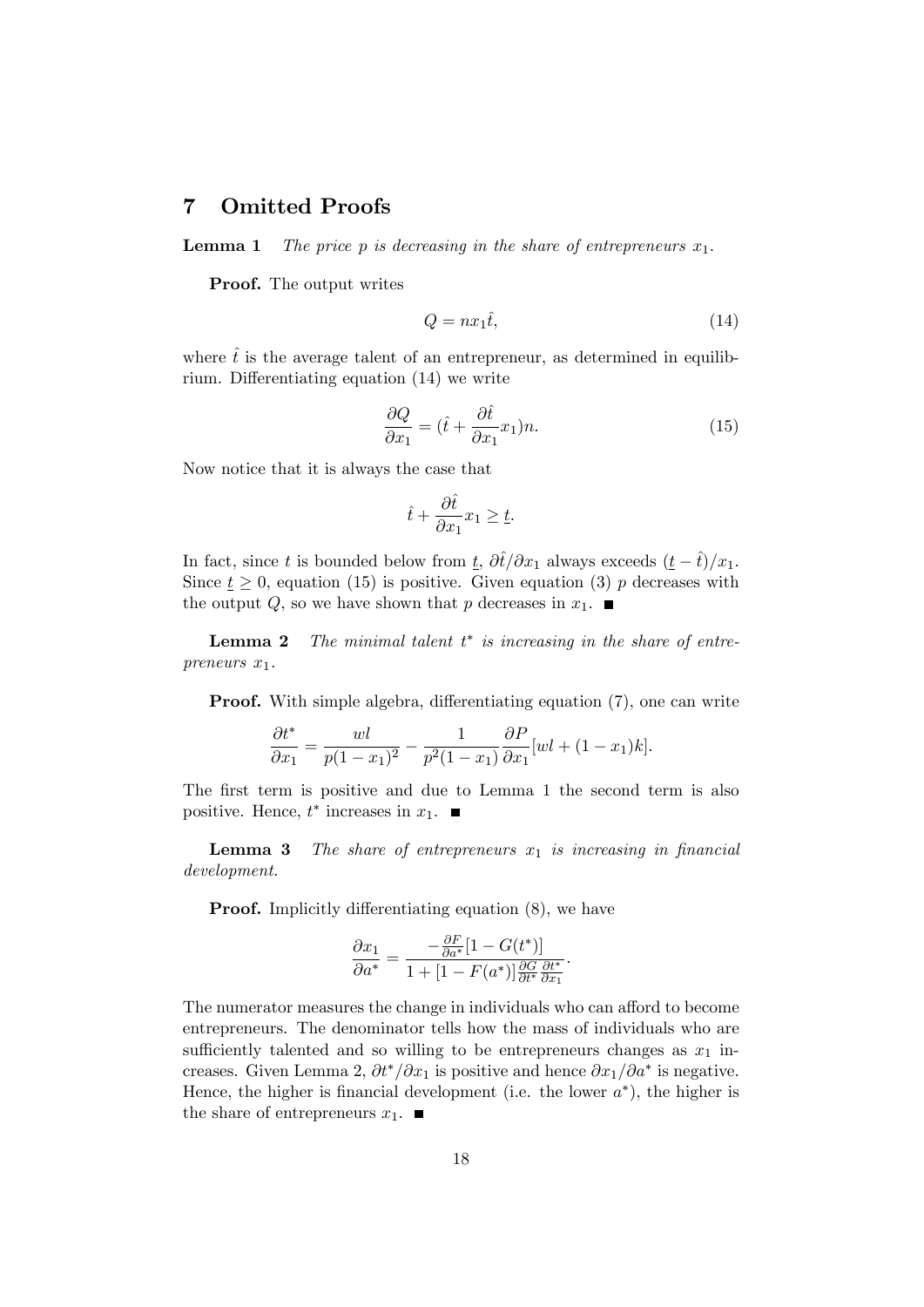**Lemma 4** From condition  $(12)$ , the equilibrium collateral  $a^*$  is implicitly defined as a fixed point of the function

$$
h(a^*) = b - \frac{x_2(a^*)}{1 - x_1(a^*)}w.
$$

**Proof.** There are a priori two ways in which the collateral requirement  $a^*$  can be set. The first is to make sure that even the least talented individual would have no incentive to divert capital, i.e. to set the minimal a such that

$$
\tilde{t} \le \underline{t}.\tag{16}
$$

Rearranging in terms of a lower bound on wealth, this writes as

$$
a \ge b + w \cdot k - \underline{t} p. \tag{17}
$$

A second condition is that, conditional on asking for a loan, an individual has no incentive to divert capital, i.e. to set the minimal a such that  $\tilde{t} \leq t^*$ , which is condition (12) in the text. To see which of the two conditions determines the level of collateral  $a^*$ , notice that (17) implies (12). In fact, by (9) we have that  $1-G(t^*) \leq 1$  for every  $t^*$ . By definition,  $1-G(\underline{t})=1$ , so it must be that  $\underline{t} < t^*$ . Moreover, notice that our assumption of competition in the credit market ensures that in equilibrium  $a^*$  is chosen as the *minimum* collateral required to make sure that capital is not diverted. Hence, the lowest level of collateral needed to get a loan is determined by condition  $(12)$ .

**Lemma 5** The function  $h(a^*)$  is increasing and concave.

Proof. The proof is simple algebra. In fact, notice that

$$
\frac{\partial h(a^*)}{\partial x_1} = -\frac{lw}{(1-x_1)^2} < 0,
$$

and

$$
\frac{\partial x_1}{\partial a^*} = -\frac{\partial F(a^*)}{\partial a^*} \le 0,
$$

thus

$$
\frac{\partial h(a^*)}{\partial a^*} = \frac{\partial h(a^*)}{\partial x_1} \frac{\partial x_1}{\partial a^*} \ge 0.
$$

Moreover,

$$
\frac{\partial^2 h(a^*)}{\partial x_1 \partial a^*} = -\frac{2lw}{(1-x_1)^3} \frac{\partial x_1}{\partial a^*} > 0,
$$

and, since wealth is distributed uniformly,

$$
\frac{\partial^2 x_1}{(\partial a^*)^2} = 0.
$$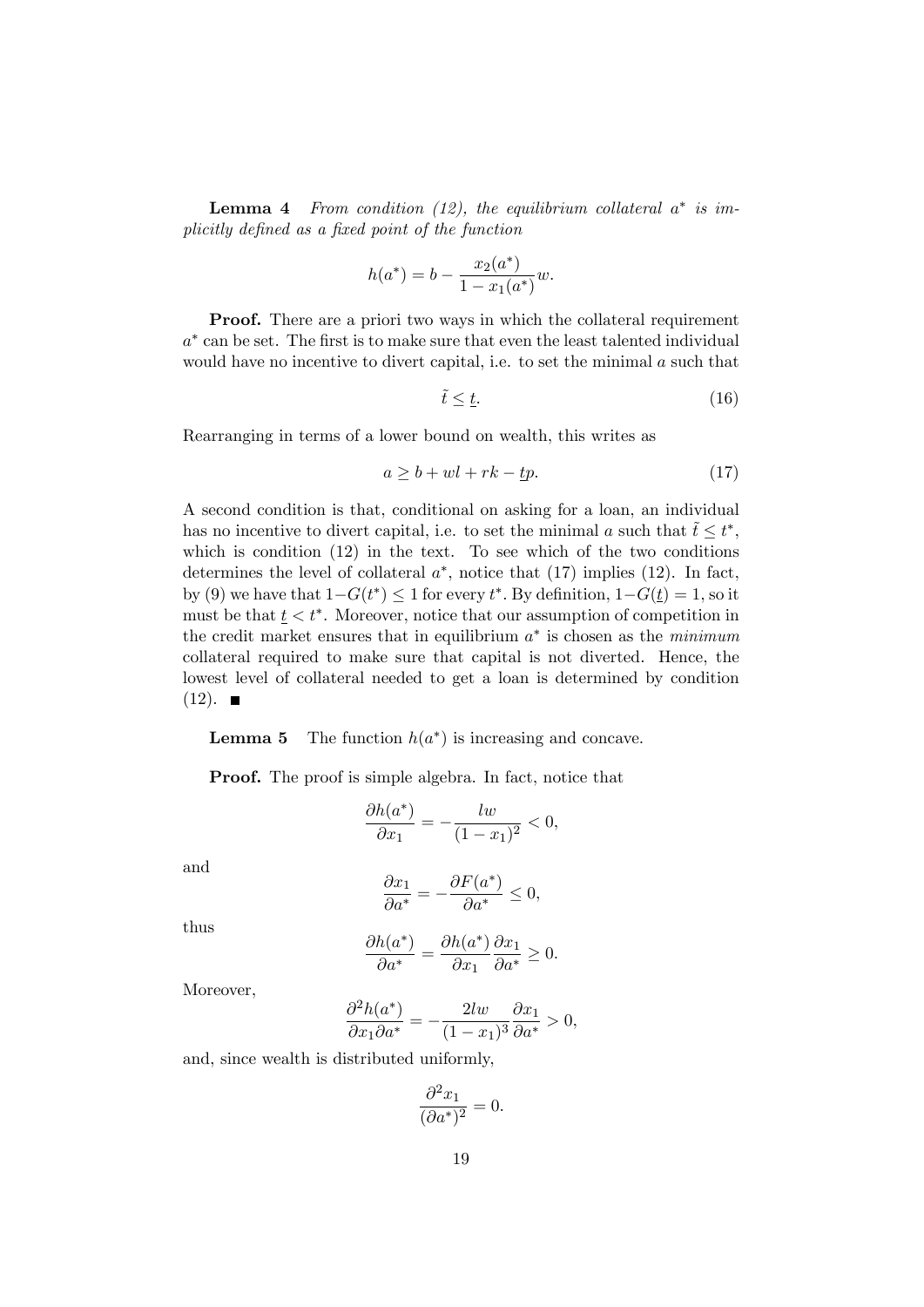This implies that

$$
\frac{\partial^2 h(a^*)}{(\partial a^*)^2} = \frac{\partial^2 h(a^*)}{\partial x_1 \partial a^*} \frac{\partial x_1}{\partial a^*} + \frac{\partial h(a^*)}{\partial x_1} \frac{\partial^2 x_1}{(\partial a^*)^2} < 0.
$$

Hence,  $h(a^*)$  is increasing and concave.

**Proposition 3** If  $b \in (w, k)$ , then equation (13) uniquely defines an equilibrium level of financial development  $a^* \in (0, k)$ . Otherwise multiple equilibria may arise, and countries with slightly different initial conditions may experience greatly diverging development paths.

**Proof.** In order to characterize the levels of financial development arising in equilibrium, denote any equilibrium candidate as  $\hat{a}$ . Consider  $\hat{a} = 0$ , so that  $F(\hat{a}) = 0$ . Denote the corresponding minimal entrepreneurial talent, as expressed in equation  $(7)$ , as  $t^{\max}$  and the corresponding share of entrepreneurs as

$$
\bar{x}_1 \equiv 1 - G(t^{\text{max}}).
$$

Similarly consider  $\hat{a} = k$ , and denote the corresponding minimal entrepreneurial talent as  $t^{\min}$  and the corresponding share of entrepreneurs as

$$
\underline{x_1} \equiv [1 - F(k)][1 - G(t^{\min})]. \tag{18}
$$

Hence

$$
h(a^*) \in [h(0), h(k)],
$$

where

$$
h(0) \equiv b - \frac{l\bar{x}_1}{1 - \bar{x}_1} w \text{ and } h(k) \equiv b - \frac{l\bar{x}_1}{1 - \underline{x}_1} w.
$$
 (19)

If  $b \leq k$ , then  $h(k) < k$ , which implies that  $\hat{a} = k$  cannot be an equilibrium. If,  $b > w$  then  $h(0) > 0$ , which implies that  $\hat{a} = 0$  cannot be an equilibrium. In this case, condition  $(12)$  defines a unique equilibrium and this equilibrium is stable and interior. If instead  $h(k) > k$  and  $h(0) > 0$ , then there is no interior fixed point and the country converges to  $a^* = k$  irrespective of initial conditions. Suppose instead that  $h(k) > k$  and  $h(0) < 0$ , then there is one interior fixed point, call it  $a_1^*$ , which is however unstable. Starting from any level of financial development such that  $\hat{a} > a_1^*$ , the economy converges to an equilibrium with no financial development  $a^* = k$  while starting at any  $\hat{a} < a_1^*$  the economy converges to the virtuous equilibrium with high financial development  $a^* = 0$ . Finally, suppose that  $h(k) < k$ and  $h(0) \leq 0$ . In this case,  $a^* = 0$  is an equilibrium and  $a^* = k$  is not an equilibrium. Given Lemma 5,  $h(a^*)$  can have either one, two or no fixed point for  $a^* \in (0, k)$ . Suppose first that the interior fixed point is unique and call it  $a_2^*$ . In this case, the economy converges to  $a^* = a_2^*$  for any  $\hat{a} \ge a_2^*$ and converges to  $a^* = 0$  for any  $\hat{a} < a_2^*$ . A similar scenario occurs when